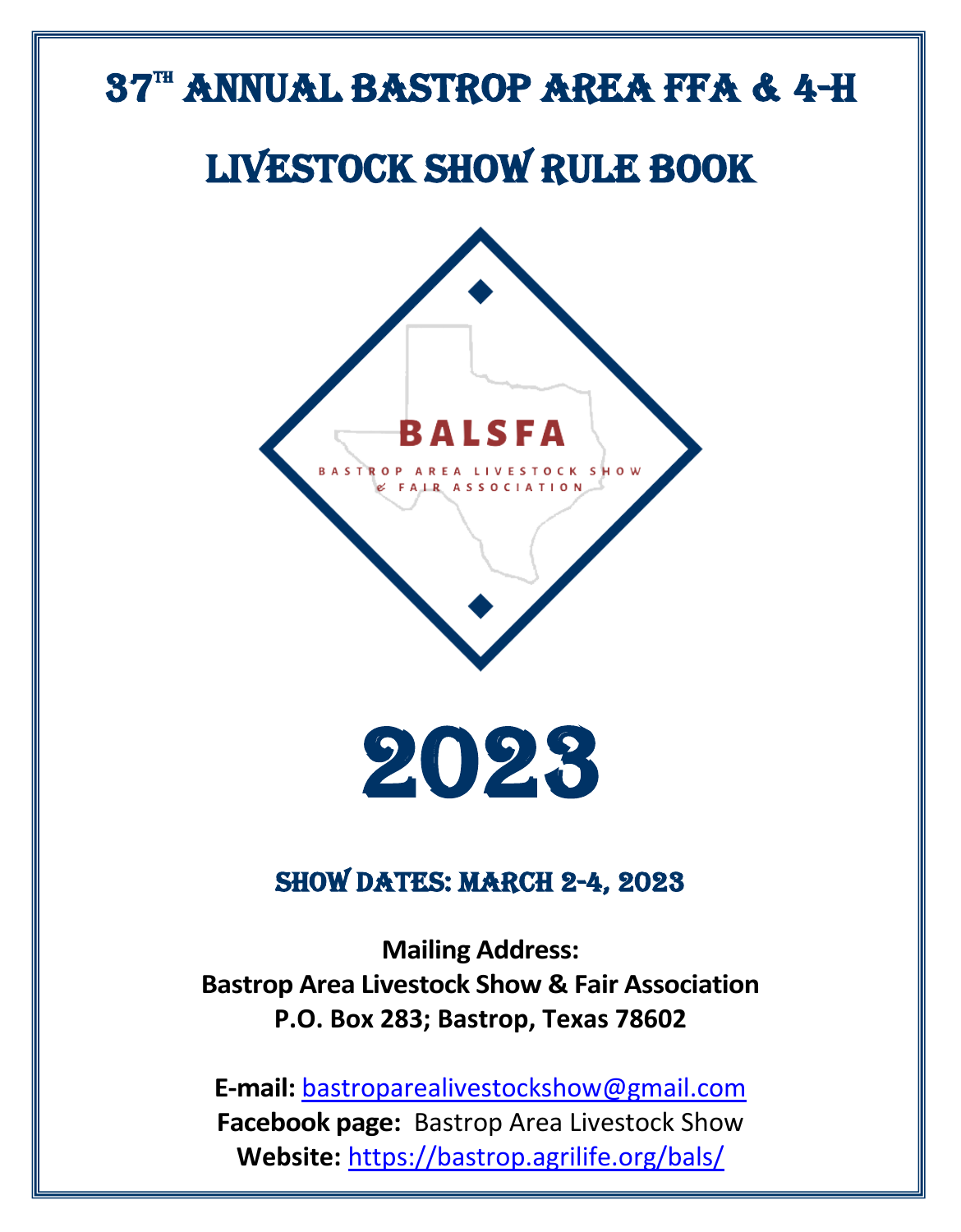# PREMIUM SALE ONLY

The Premium Sale at the 2023 Bastrop Area Livestock show will be a premium only sale. What this means is the buyer (business[es], individual[s]) will only donate the money to the exhibitor and will not receive the animal. Since there will be no sale of the animal, there will also be no resale of the animal. Buyer(s) will be only purchasing the ribbon placing and donating the money to the youth.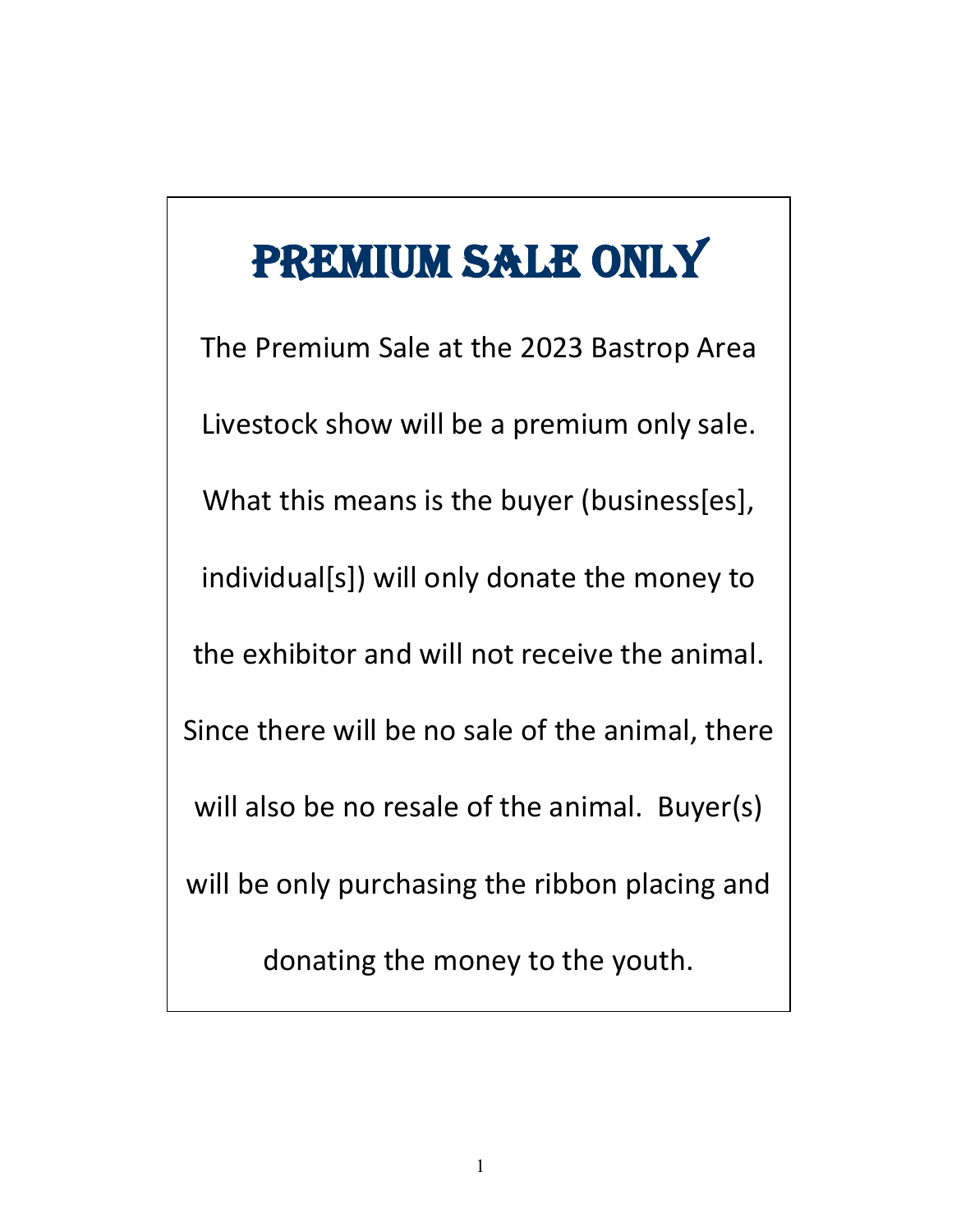## Bastrop Area Livestock Show Leadership

#### **SPONSORS:**

Bastrop Area Livestock Show & Fair Association

Texas A&M AgriLife Extension Service

### Bastrop FFA, Cedar Creek FFA, and Bastrop County 4-H

### **OFFICERS:**

| President:              | Rachel Bauer            |
|-------------------------|-------------------------|
| <b>President Elect:</b> | Natalie Roman           |
| Secretary:              | Judy Ellis              |
| Treasurer:              | <b>Phyllis Mathison</b> |

#### **LIVESTOCK SUPERINTENDENTS:**

| Show Superintendent: | Larry Hendrix                 |
|----------------------|-------------------------------|
| <b>Beef Cattle:</b>  | Allen Stewart / Les Hudson    |
| Swine:               | Natalie Roman / Vince Roman   |
| Lamb:                | Bobby Bauer / Herbert Bartsch |
| Poultry:             | Barbara Lang / Rachel Bauer   |
| Goat:                | Jo Lynn Howard / Judy Ellis   |
| Rabbit:              | Jason Platt / Wayne Masur     |

#### **AGRICULTURAL SCIENCE TEACHERS:**

| Morgan Combs |               | Chad Goertz      |
|--------------|---------------|------------------|
| Rachel Hamby | Jacob Kessler | Madeleine Musick |

#### **COUNTY EXTENSION AGENTS:**

Hillary Long, CEA FCH Mellanie Mickelson, CEA 4-H & YD

### **LOCATION**

#### **The Bastrop Area Livestock (Ken Estepp Memorial) Show Barn is located at:**

**From:** Hwy 71 turn on Hwy 95 North, make a right hand turn onto Highway 21 East. Go up the hill and turn right on Loop 150. Take the first right on American Legion Drive by the American Legion Hall. The Show Barn is behind the American Legion Hall in Bastrop, Texas.

**From Hwy 71 East:** Turn right on to Loop 150 East at the light and on your left will be American Legion Drive, with the Bastrop State Park Golf course on your right.

**From Hwy 21 East:** Turn left onto Loop 150 by the Bastrop State Park. Then, turn right to the American Legion Hall onto American Legion Drive.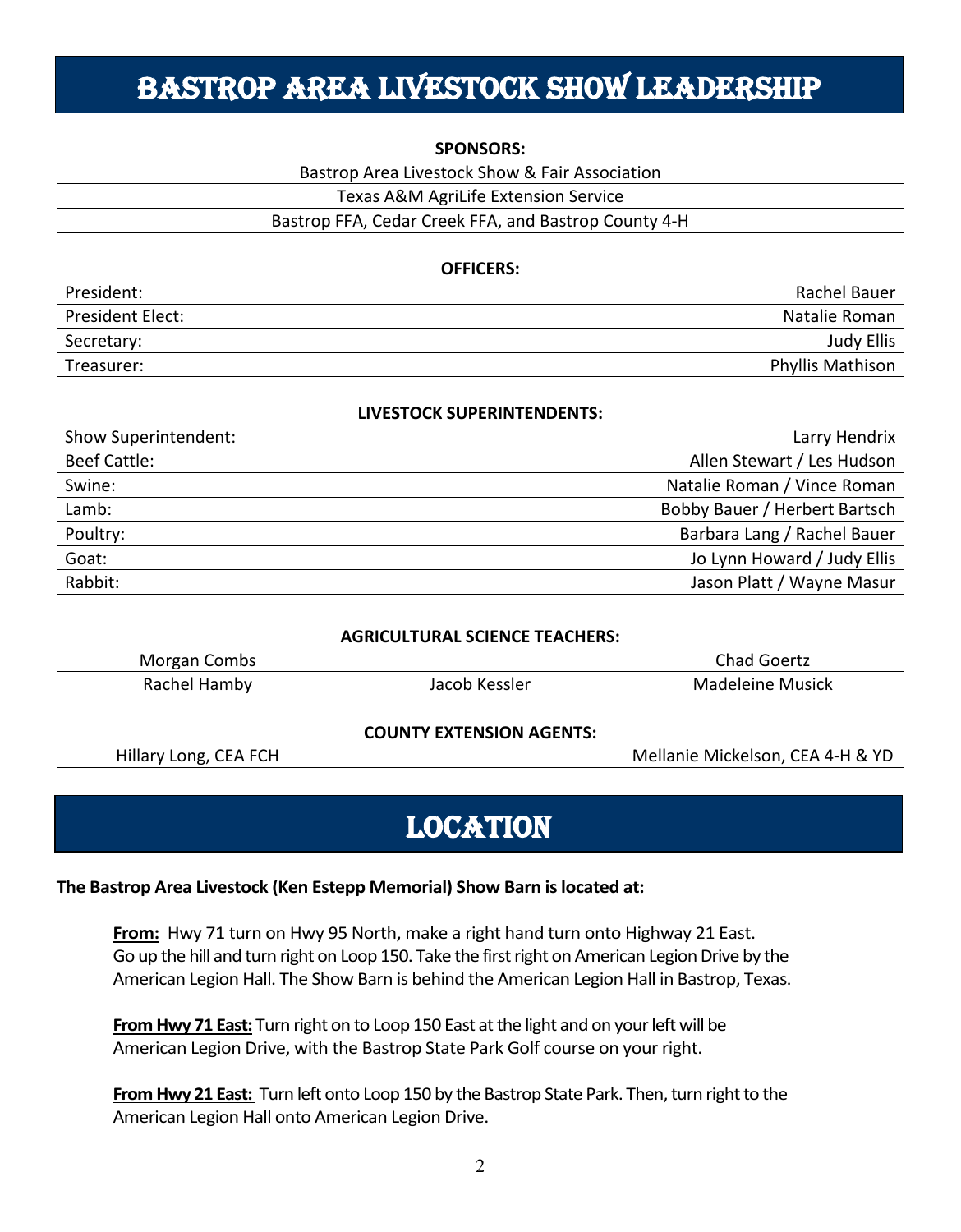# GENERAL SHOW RULES

### **NO LATE ENTRIES ACCEPTED**

- **1.** Liability Rules The show association will in no case be responsible for any loss, injury, or damage that may occur before, during or after the show, including any events held at the livestock show barn.
- **2.** Eligibility:

### a. **Livestock Show Exhibitors:**

- i. Must be enrolled in the Bastrop Independent School District from the date of animal validation through the date of the show to be eligible to compete in the show and be an active member of the Bastrop or Cedar Creek FFA supervised by an Agricultural Science Instructor or be an active member of a Bastrop County 4-H club supervised by a Bastrop County Extension Agent during the current school year.
	- 1. Youth attending private or home schools and residing within in the geographic areas of Bastrop ISD must be a member of a Bastrop County 4-H club to be eligible to compete from the date of animal validation through the date of the show to be eligible to compete in the show.
	- 2. If any information changes (e.g. school, club, address, etc.) after validation, 4H/FFA advisors and BALSFA superintendents must be notified and corrected entry form submitted.
- ii. All exhibitors must complete Quality Counts training and verification before their respective validation date. The Quality Counts certification number must be listed on the entry form at the time of validation. The training and test can be accessed at this site: <https://agrilife.org/qualitycounts/>

### **b. Contest Participants – Ag Mechanics:**

- i. Must be enrolled in the Bastrop Independent School District from the date of contest entry through the date of the show to be eligible to compete in the show and be an active member of the Bastrop or Cedar Creek FFA supervised by an Agricultural Science Instructor or be an active member of a Bastrop County 4-H club supervised by a Bastrop County Extension Agent during the current school year.
	- 1. Youth attending private or home schools and residing within in the geographic areas of Bastrop ISD must be a member of a Bastrop County 4-H club to be eligible to compete from the date of animal validation through the date of the show to be eligible to compete in the show.
	- 2. Youth enrolled in the construction classes within the Bastrop Independent School District are NOT required to be a 4-H/FFA member.
	- 3. If any information changes (e.g. school, club, address, etc.) after validation/entry, 4H/FFA advisors and BALSFA superintendents must be notified and corrected entry form submitted.

#### **c. Invitational Contest Participants – Art, Floral, Plant Show, Public Speaking, or Baking & Food Prep:**

- i. Exhibitors must be in 3rd-12th grade and enrolled in the Bastrop Independent School District, Elgin Independent School District, McDade Independent School District, or Smithville Independent School District from the date of entry through the date of the show to be eligible to compete.
	- 1. Youth enrolled in the School District(s) listed above are NOT required to be a 4-H/FFA member.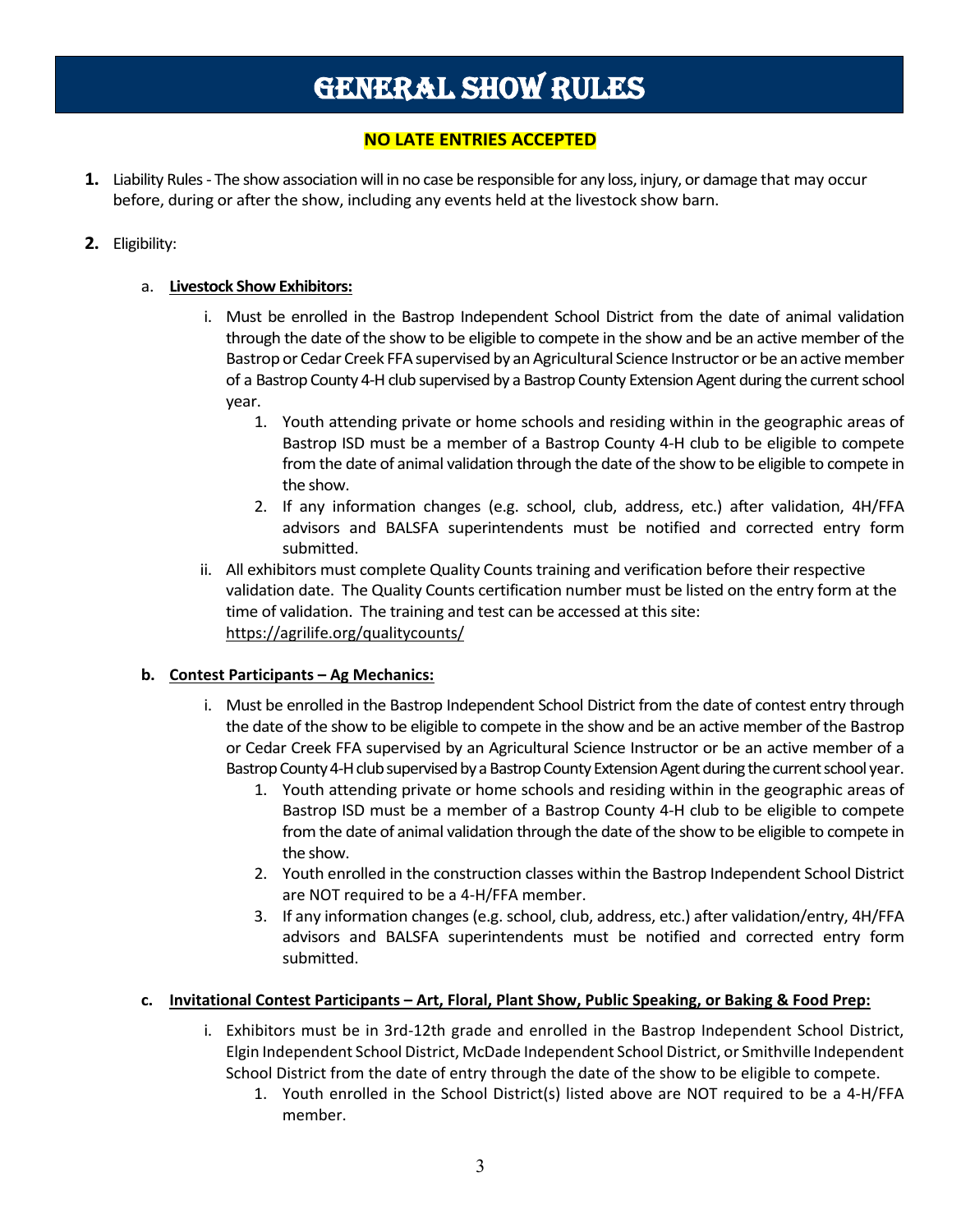- 2. Youth attending private or home schools and residing within the geographic areas of Bastrop County must be a member of a Bastrop County 4-H club to be eligible to compete from the date of entry through the date of the show.
- 3. If any information changes (e.g. school, club, address, etc.) after validation/entry, 4H/FFA advisors and BALSFA superintendents must be notified and corrected entry form submitted.
- ii. Divisions will be Junior (ages 8-10), Intermediate (ages 11-13) and Senior (ages 14 & up).
- **3.** Exhibitors must pass all of his / her classes according to UIL No Pass No Play guidelines in order to participate in the livestock show. 4-H members and parents will also be required to sign a declaration of eligibility form, which will be sent to schools to determine eligibility of a participant.
- **4.** All students who plan to participate in the livestock show must enroll by November 1. Exhibitors must be members in good standing of a FFA Chapter or 4-H Club in Bastrop County, must have attended at least five (5) of their regularly scheduled 4-H or FFA club meetings (September 1 through May 31) within the current stock show calendar year (from end of last stock show to start of present stock show), and must have signed the official attendance sheet. New members to Bastrop County 4-H or FFA must attend at least three (3) of these said meetings and must have signed the official attendance sheet. If an exhibitor misses a meeting due to a UIL or school sponsored activity, a letter on school letterhead or school email from the coach or school sponsor must be provided to the Ag. Science Teacher or County Extension Agent in order for it to be deemed an excused absence.
- **5.** Entries Entry fees and **COMPLETED** entry forms, including the ethics policy form, with exhibitors and parent or legal guardian signatures must be submitted to stock show officials at validation. All market animals and breeding swine must be presented for validation at the designated location and time. If a market animal is validated for major shows, the major show validation tag will be accepted in lieu of hauling the animal to validation, but the exhibitor and a parent or designated representative must be present to pay entry fees and submit entry forms at validation. Major show tags will be verified with 4-H and FFA Advisors. If animals are not validated for major shows, entry fees must be paid and the animal must be presented by the exhibitor at Bastrop Show validation to be ear tagged and tattooed by stock show officials. Exhibitors of breeding animal projects must present entry cards and payment on Bastrop Show validation day. Exhibitors and a parent or legal guardian must be present at validation day or exhibitor will not be allowed to validate or show animal in show. In the case of exhibitor participating in a UIL, college entrance exam, FFA or 4-H event, a parent or designated representative must be present to pay entry fees and turn in **COMPLETED entry forms with exhibitorsignatures, parent or legal guardian signatures, Quality Counts Number for Livestock Exhibitors, and Social Security Number on the entry form. THERE WILL BE NO EXCEPTIONS TO THIS RULE.**

All market steers, lambs, and goats will be validated with an ear tattoo and ear tag at the time of validation. All swine (market & breeding) will be validated by ear tag and notches. All rabbits will be validated with an ear tattoo only. If breeding animals are registered, the exhibitor may be asked to present registration papers to the division superintendent at check in time. Market poultry must bear an official wingband. Official state validation tags for major livestock shows will serve as validation tag number. Lost validation tags must be reported immediately to a County Extension Agent or Agricultural Science Teacher.

- **6.** In all species except rabbits, an animal may be validated in the name of two (2) or more exhibitors in an immediate family when the following criteria are met:
	- a. Where brother and sister may have differing last names, it must be noted on the entry card.
	- b. They are brother / sister by blood relationship or are legally adopted.
	- c. All permanently reside within Bastrop areas as stated in general rule number two (2).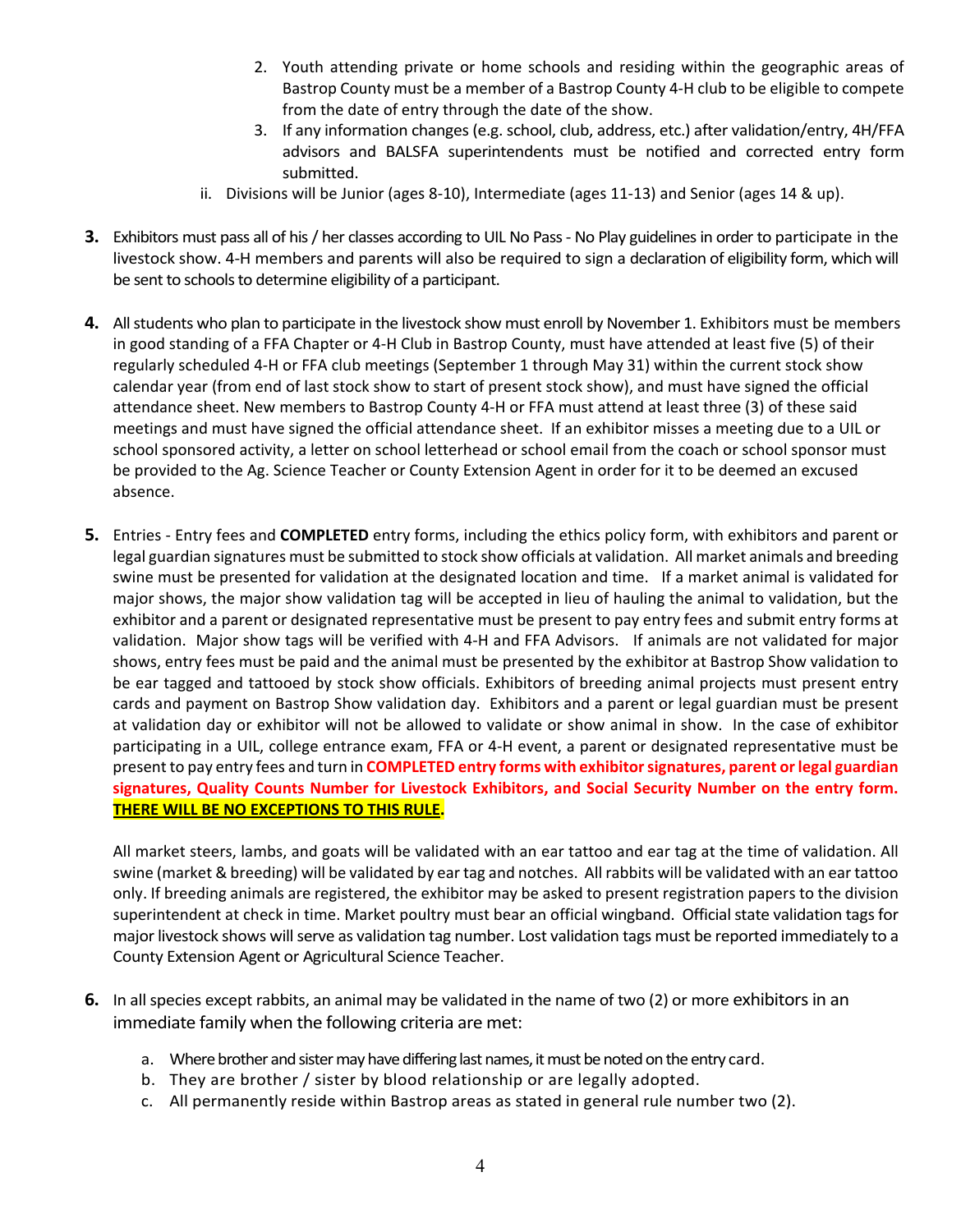Exhibitors are encouraged and allowed to validate a spare market animal in case of animal death. No exceptions due to animal death after validation. Each exhibitor may validate three market animals in each division. A family with two or more exhibitors may validate two market animals per exhibitor in each division in a pool and cross validate. However, **only one market animal per division can be shown by an exhibitor**. There is no limit on the number of breeding animals exhibitors may enter. A non-refundable entry fee of \$15.00 per animal validated in the steer, beef heifer, breeding and market hog, market lamb, breeding and market goats, broilers (pen of 3) and market rabbits (3 to 5 in a pen) division must accompany the entry card at validation. An entry fee of \$2.50 per entry will be charged in the breeding rabbit division, with a substitution fee of \$1.00 for each rabbit that will be used as a substitution. A gilt entered in the market class may be cross entered in the breeding gilt class for an additional \$5.00 fee.

### **Validation Dates are as Follows:**

### *Entry Fees are Due at Validation*

|                 | <b>Market Steers</b>                             |                         | 4:30 P.M. $-6:30$ P.M.                                                      |  |
|-----------------|--------------------------------------------------|-------------------------|-----------------------------------------------------------------------------|--|
| September       | September 1, 2022<br><b>Breeding Heifers</b>     |                         | <b>Bastrop Show Barn</b>                                                    |  |
|                 | <b>Broilers</b>                                  |                         | Order broilers; turn in steer, heifer, &                                    |  |
|                 |                                                  |                         | broiler entry fees with entry cards                                         |  |
|                 | <b>Market Lambs</b>                              |                         | $8:00$ A.M. $-10:00$ A.M.                                                   |  |
|                 | <b>Breeding Swine</b>                            |                         | <b>Bastrop Show Barn</b>                                                    |  |
|                 | <b>Market Swine</b>                              | <b>December 3, 2022</b> | Turn in lamb, goat, & swine entry fees with                                 |  |
|                 | <b>Market Goats</b>                              |                         | entry cards                                                                 |  |
|                 | <b>Breeding Goats</b>                            |                         | Order plants; turn in plant entry fees with                                 |  |
| <b>December</b> | <b>Plant Show Contest</b>                        |                         | entry cards                                                                 |  |
|                 |                                                  |                         | $8:00$ A.M. $-10:00$ A.M.                                                   |  |
|                 |                                                  |                         | <b>Entry forms ONLY due and must be</b>                                     |  |
|                 | <b>Market Rabbits</b><br><b>Breeding Rabbits</b> | <b>December 3, 2022</b> | postmarked by deadline and mailed OR                                        |  |
|                 |                                                  |                         | turned in at the BALSFA December                                            |  |
|                 |                                                  |                         | validation. Entry fee will be due at the                                    |  |
|                 |                                                  |                         | <b>February BALSFA validation.</b>                                          |  |
|                 |                                                  |                         |                                                                             |  |
|                 |                                                  |                         | $5:30$ P.M. $-6:30$ P.M.                                                    |  |
|                 |                                                  |                         | <b>Bastrop Show Barn</b>                                                    |  |
|                 | <b>Market Rabbits</b>                            |                         | <b>Physical Validation night for rabbit entries</b>                         |  |
|                 | <b>Breeding Rabbits</b>                          | <b>February 2, 2023</b> | that were completed in December. Rabbit                                     |  |
|                 |                                                  |                         | entry Fees due at validation. ** See rule on                                |  |
|                 |                                                  |                         | carriers.**                                                                 |  |
|                 |                                                  |                         | 5:30 P.M. $-6:30$ P.M.                                                      |  |
| February        |                                                  |                         | <b>Bastrop Show Barn</b>                                                    |  |
|                 | <b>Ag. Mechanics</b>                             |                         | Entry forms and fees due and must be                                        |  |
|                 | <b>Art Contest</b>                               |                         | postmarked by deadline and mailed or                                        |  |
|                 | <b>Floral Contest</b>                            | <b>February 2, 2023</b> | turned in at the BALSFA December                                            |  |
|                 | <b>Baking &amp; Food Prep</b>                    |                         | validation.                                                                 |  |
|                 | <b>Contest</b>                                   |                         | <b>Note: Ag Mechanics Forms may NOT be</b>                                  |  |
|                 | <b>Public Speaking Contest</b>                   |                         | postmarked, must be hand-delivered. A                                       |  |
|                 |                                                  |                         | <b>Mandatory meeting for Ag Mechanics</b><br>Entries will start at 6:30 PM. |  |

**7.** An exhibitor may not sell more than one unit in the premium sale. A unit constitutes of one ribbon.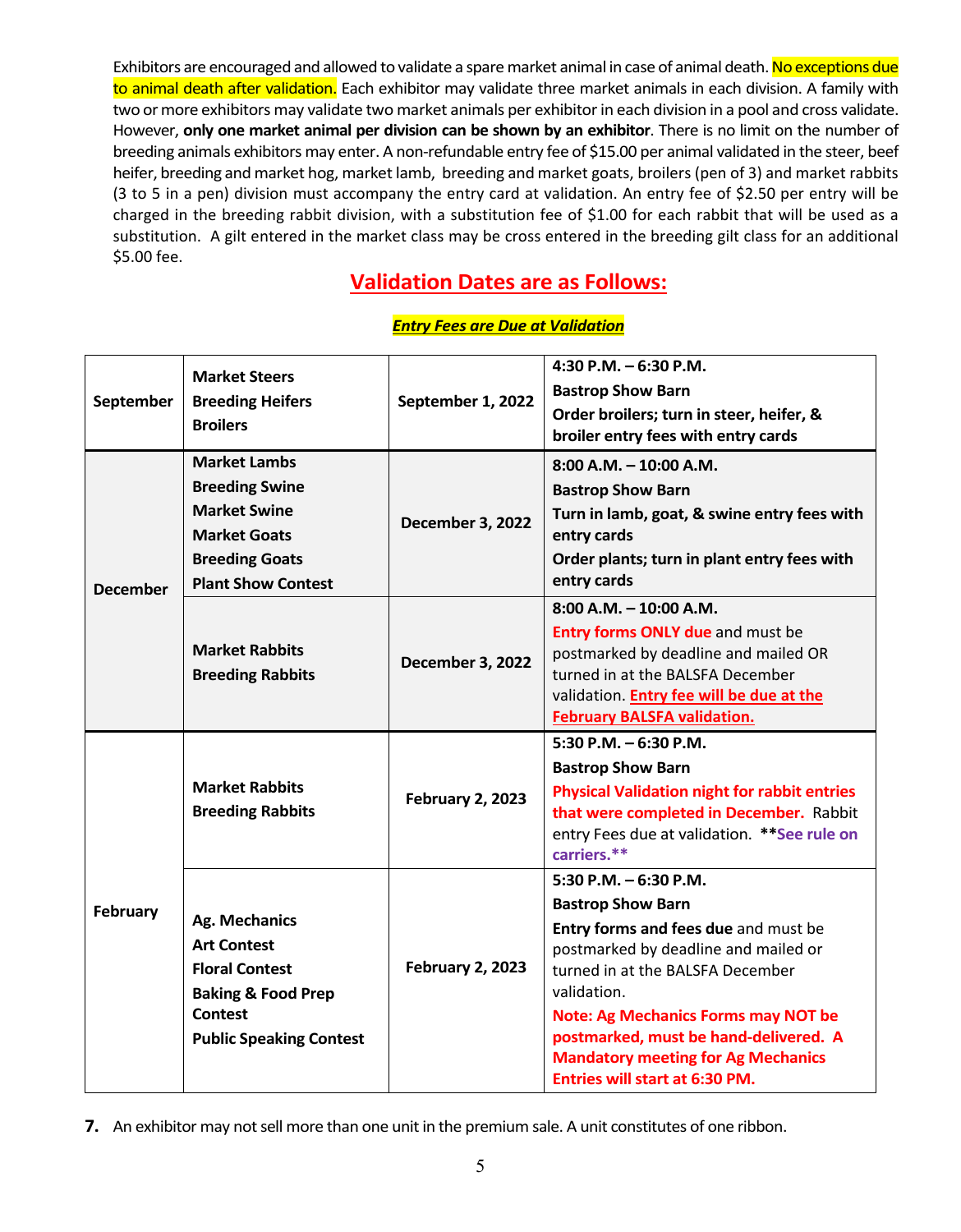- **8.** A decision made by a 4-H or FFA member to declare which ribbon placing to sell is final. All decisions must be made and reported to the respective species superintendent **within 10 minutes** after the Market Show is completed (excluding showmanship).
- *9.* Premium money will not be disbursed during the show but will be available at the Extension Office after all sale proceeds are received from buyers. Each exhibitor must submit a thank you letter to **buyers within a buyer's group as designated by buyer's form** and turn in the original letters to his / her Agriculture Instructor or County Extension Agent by**April 15, 2023 (or next school day if the 15th falls on a weekend or holiday) along with an addressed, stamped, and sealed envelope to each buyer.** *Thank you notes to buyers must be turned in by this date, or a fine of fifty dollars (\$50.00) will be deducted from the exhibitor's premium check*. *Thank you notes must be received before exhibitors receive their premium check.*

*If all monies from buyers are not received by the Livestock Show Treasurer, exhibitors will only be paid the amount of money received for their animal.* Premium checks must be cashed within ninety (90) days from the date posted.

- **10.** A 3% commission will be charged on all sale animals.
- **11.** It is the exhibitor's responsibility to check with the buyer or buyer's group to find out how many 8x10 pictures to purchase for buyers. If an 8x10 photo is provided by the Bastrop Area Livestock Show Board, the cost will be deducted from the exhibitor's premium check.
- **12.** Show classes may be divided according to number of entries eligible and validated at weigh in at the time of the show. See individual species rules for class breaks.
- **13.** The judge's decision will be final in regard to the placing of entries. All protests must be in writing and accompanied by a deposit of \$100.00, which will be forfeited if the protest is not sustained. Such protest must state plainly the cause of the complaint or appeal and must be delivered to the show superintendent before the start of the sale. Any protest such as exhibitor eligibility on account of age or breeding of animals must be filed with the show superintendent prior to the judging. The executive officer as stated in the bylaws will hear the protest and issue a judgment which will or will not sustain the protest.
- **14.** Unsportsmanlike conduct will not be tolerated. Disciplinary action will be taken by the livestock show board if a 4-H or FFA member displays inappropriate unsportsmanlike conduct to a judge, volunteer, or another exhibitor. Disciplinary action will include disqualification of the exhibitor and all of their placing ribbons from the show and premium sale.
- **15.** No one other than exhibitors and authorized personnel will be allowed in show ring or contest judging area(s) at any time.
- **16.** The judge's decision is final in determining whether an animal is show quality and whether it will qualify for the premium sale.
- **17.** Ribbons will be awarded to first  $(1<sup>st</sup>)$  through tenth  $(10<sup>th</sup>)$  place entries. The Grand Champion will be selected from the first place animals of each class; Reserve Champion animals will be selected from the remaining first place animals and the animal that stood second in the class from which the Champion was selected. All Champion and Reserve Champions must be blue ribbon quality. In order to be a breed champion there must be competition. Classes and breeds for market animals shall be set by the division chairman in accordance with the rules of each respective division.
- **18.** If an exhibitor shows more than one species and places two Grands, Grand and Reserve, or two Reserves in two different species, they must choose only one to sell at the auction sale. They must sell a Grand over Reserve, and must sell Grand or Reserve over other lower placings in other species. No other animal can receive more than Grand if no Reserve sells in a species.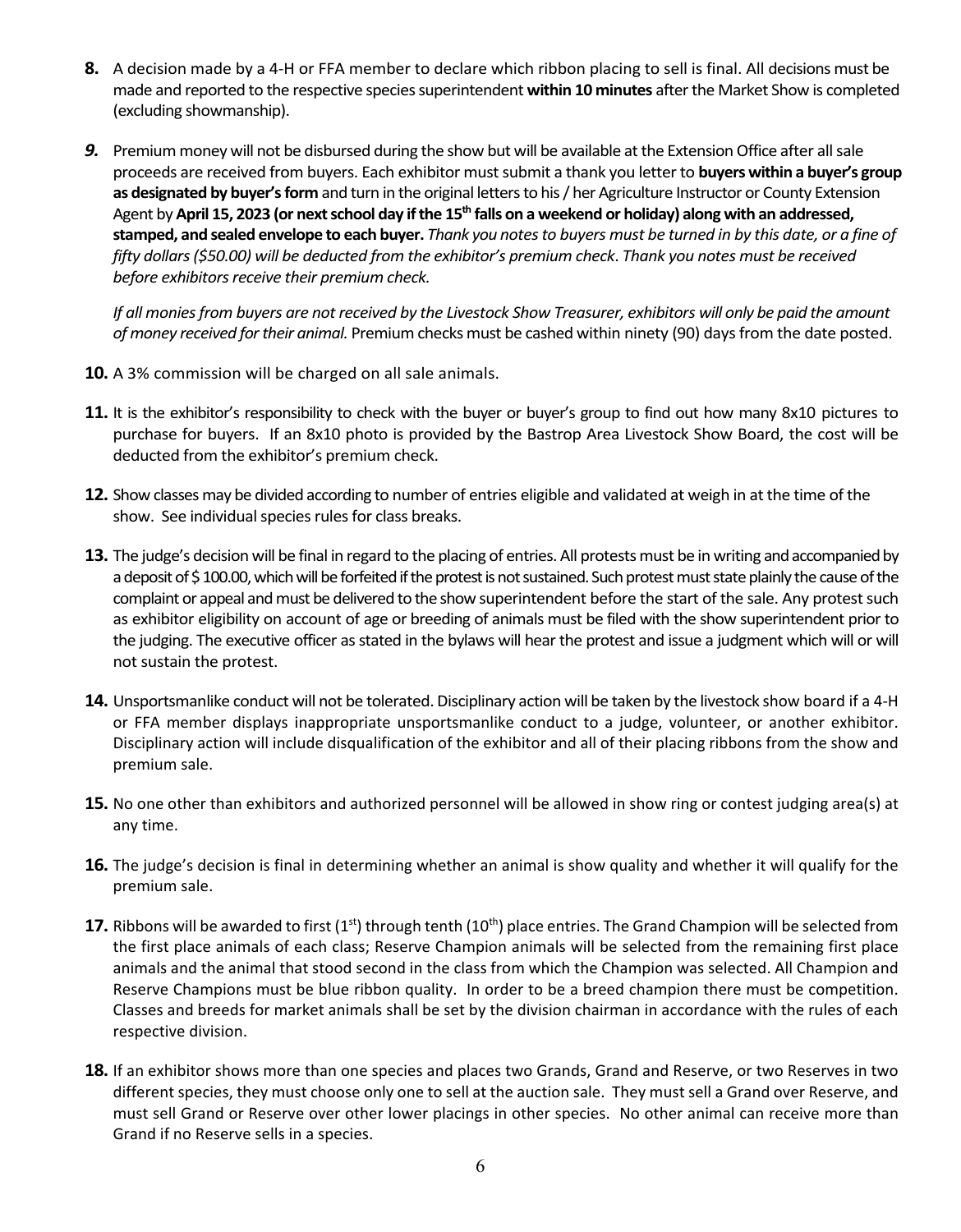- **19.** If a placing ribbon is withdrawn from the premium sale, advancement of ribbons will be from the same weight class.
- **20.** Decoration of animals with glitter, paint, balloons, clothing items, etc. is prohibited.
- **21.** No grooming materials will be allowed on animals except water in the show ring. Animals may be washed with soap and water in the wash rack, or waterless shampoo may be used to clean animals on show day. An animal will be disqualified from the show if it is being trimmed, fitted, or dressed by anyone other than exhibitors or their parents, Bastrop County Extension Agents or Agricultural Science Teachers or other feeders or leaders within the county or school district from which the animal is entered.
- **22.** A showmanship award will be given in each animal division based on grooming and showmanship. Showmanship classes will be divided according to the exhibitor's age as of show date. Junior showmanship will include ages thirteen (13) and under as of show date. Senior showmanship will include ages fourteen (14) and up as of show date. The exhibitor's neatness in appearance and dress will be taken into consideration. The exhibitor must own and have shown the same animal that will be exhibited for showmanship.

#### See division rules for entry deadlines. Show date is March 2-4, 2023.

- *23.* Stalls and pens may be assigned by each division superintendent prior to the show. Show boxes, tack, feed, hay, feeding or watering equipment shall be kept clear of any designated area, aisle, or walkway. Exhibitor must feed, bed, care for and keep his / her animal and stall area properly cleaned during the entire show and premium sale. *Exhibitors are required to help set up and clean the show facilities before, during, and after the livestock show. Exhibitors must sign in and out with their Division Superintendent at the setup workday and before departure after the show to avoid being fined. On the setup workday, the exhibitor must be on time and present at sign-in (2:00 p.m.) to avoid being fined. Failure to participate in all clean up and tear down activities will result in a fine of fifty dollars (\$50.00) per violation, which will be deducted from the exhibitor's premium check. The show barn setup workday will be held Sunday, February 26, 2023 at 2:00 p.m.*
- **24.** An exhibitor who participates with an animal in the premium sale must check out with their superintendent after the premium sale is complete. Failure to check out with your superintendent after the sale will result in a fine of \$100. This fine will be deducted from your premium check.
- **25.** It is the sole responsibility of the exhibitor to bring out their animal or animals when the class is called. Once judging of a class has begun, no animals may be brought into the show ring. No complaints or protests on the grounds that an entry was overlooked will be considered. Animals not judged will not be sold in the premium sale.
- **26.** No persons other than exhibitors and show officials will be allowed in the show arena during judging.
- **27.** Exhibitors must show their own animals and be present to walk them through the sale. Exceptions may be made if the exhibitor has more than one animal in a class or in a champion drive. In the case of UIL, school events, and/or a family or medical emergency, written permission prior to the show must be approved by division superintendents. Substitute exhibitor must be eligible to show an animal in the Bastrop Area Livestock Show. If possible the substitute must be approved prior to check in by the Superintendent of that species.
- **28.** All exhibitor's animals must remain within fenced area of the show barn. No animals shall be allowed to leave the show grounds without approval from the division superintendents. No animals will be allowed to leave until after completion of the entire sale.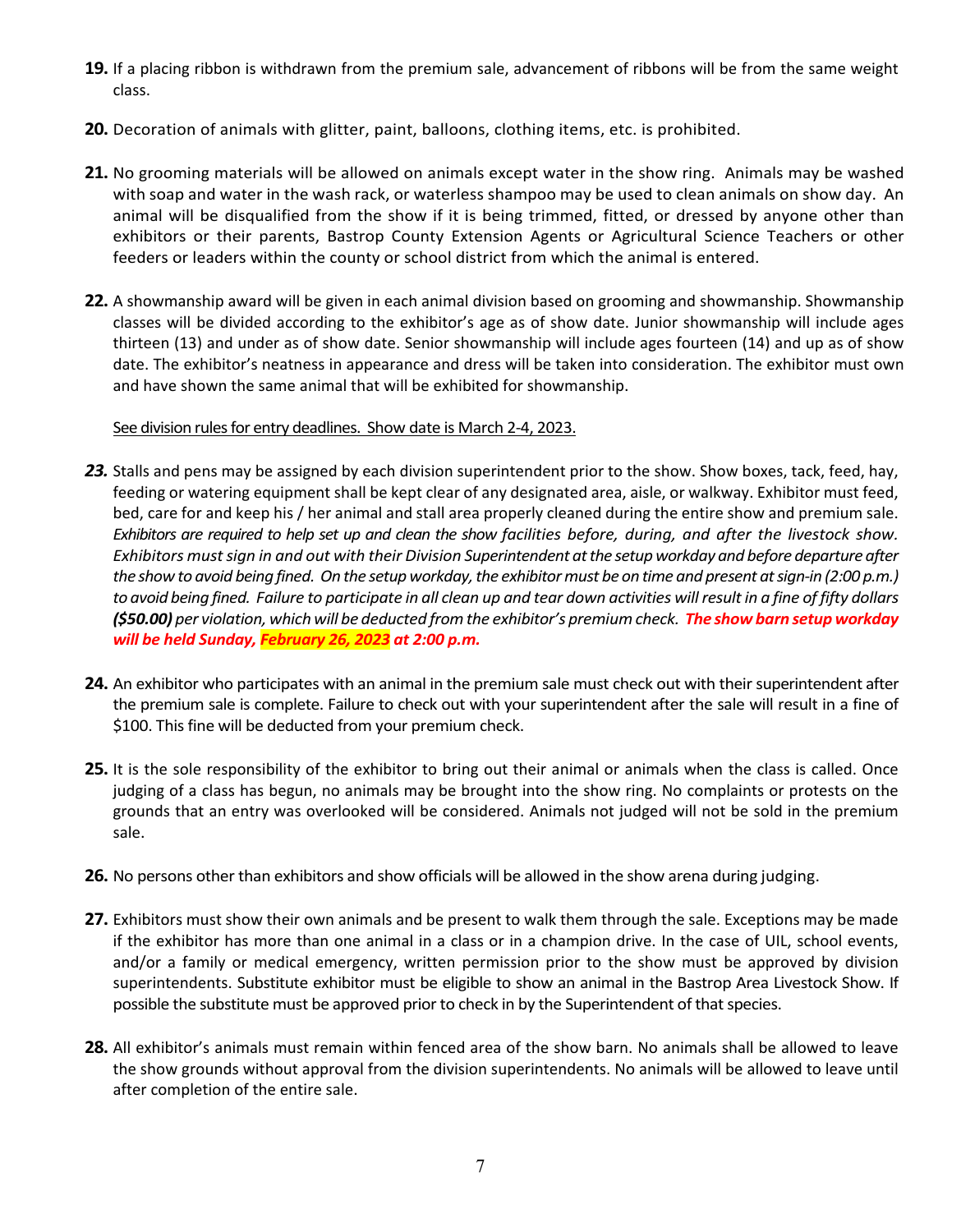**29.** Premium sale animals in each division cannot equal or go over Grand Champion and Reserve Champion prices at auction. **(INDIVIDUAL ADD ONS WILL NOT BE ACCEPTED THROUGH THE BASTROP AREA LIVESTOCK SHOW AND FAIR ASSOCIATION.)**

### **30. The premium sale order in 2023 will be as follows: Steer, Hog, Lamb, Goat, Poultry and Rabbit**

Animals may be walked through with ribbons at the premium sale. The number of ribbons sold in 2023 will be 55 lots. The preliminary number of each species sold will be determined after February validation and adjusted after check-in at the livestock show.

- **31.** Animals deemed to be uncontrollable may be removed from the grounds at any time. This decision will be made by the division superintendent and two members of the executive board or the judge if the animal is in the show ring.
- **32.** Illegal use of drugs in animals Exhibitors must ensure that his / her animal:
	- a. Has not received any substance unapproved by the Food and Drug Administration (FDA) and / or the U. S. Department of Agriculture (USDA).
	- b. Is not within any withdrawal time relative to the administration of any drug, chemical, or feed additive approved by the FDA and / or USDA when the animal is weighed in for the livestock show.

If the FDA / USDA conducts unannounced inspections and testing, any animals testing positive will be disqualified and the ranking of all other animals will remain unchanged. If any animal tests positive for any illegal drug, the exhibitor's check will be withheld until the matter is resolved.

Unethical practices will not be tolerated by the Livestock Show Board and will be investigated.

- **33.** If an exhibitor shows an animal other than the one (1) he / she validated, the exhibitor will be disqualified and the ribbon placing will not be sold. (This rule does not affect a substitute exhibitor following general rule 27.)
- **34.** Any animal showing evidence of unacceptable physical alteration will be disqualified from the show. Alterations considered acceptable include dehorning, castration, shearing and tail docking.
- **35. No animals are allowed on the grounds that are not being shown, including dogs, cats, and other pets.**
- **36.** In the event that an animal related infectious disease outbreak occurs, the Bastrop Area Livestock Show Board reserves the right to postpone or cancel portions of or the entire show. All recommendations from the Texas Animal Health Commission will be adhered to by the Bastrop Area Livestock Show Board of Directors.
- **37.** All fines must be cleared before the new show year begins (Sept. 1) or will be carried over and applied to the exhibitor's entry fee the following year.

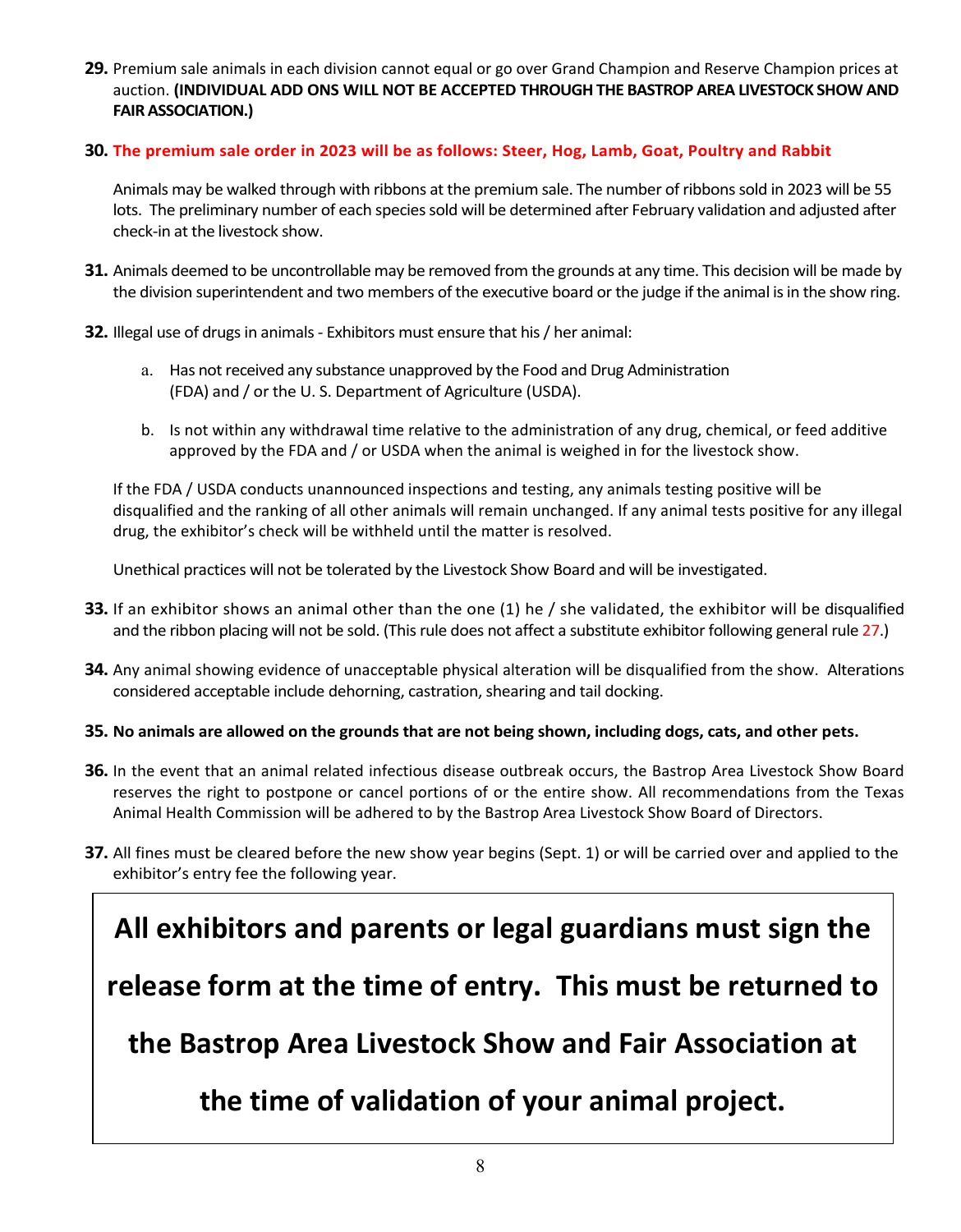## MARKET LIVESTOCK DIVISION RULES

### **MARKET STEERS**

| <b>Superintendents:</b> | Allen Stewart | (512) 413-8512 |
|-------------------------|---------------|----------------|
|                         | Les Hudson    | (512) 762-8321 |

- **1.** Exhibitor must show ownership of and validate steers on September 1, 2022 at the Bastrop Show Barn between 4:30 p.m. and 6:30 p.m. Steers will be validated by ear tattoo and ear tag or official state validation tag. If a market animal is validated for major shows, the major show validation tag will be accepted in lieu of hauling the animal to Bastrop show validation. But the exhibitor and a parent or designated representative must be present to pay entry fees and submit entry forms at Bastrop show validation. Major show tags will be verified with 4-H and FFA advisors. If animals are not validated for major shows, entry fees must be paid and the animal must be presented by the exhibitor at Bastrop show validation. Exhibitors and a parent or legal guardian must be present at validation day or exhibitor will not be allowed to validate or show animal in show. In the case of exhibitor participating in a UIL, college entrance exam, FFA, or 4-H event a parent or designated representative must be present to pay entry fees and turn in COMPLETED entry forms with exhibitors and parent or legal guardian signatures. Entry fee of \$15.00 per animal validated will be due at validation.
- **2.** Steers will be of beef breeding.
- **3.** All cattle must have been owned and fed by exhibitor from date of validation until the livestock show.
- **4.** See General Rule number six (6) for the number of steers that can be validated per exhibitor.
- **5.** If there are twenty (20) or more animals exhibited in the market steer division, the class will be divided as equally as possible into two classes by number and weight.
- **6.** Steers must weigh a minimum of nine hundred pounds (900) at the time of weigh-in at the Livestock Show. There will be no maximum weight limit.
- **7.** Steers will be slick sheared to 1/4" (one fourth inch) or less. Steers must be shorn before arrival onto the show grounds.
- **8.** Beef Showmanship will consist of entrants from the steer and heifer division. Showmanship will be broken into the following classes:
	- a. \*Junior Showmanship ages 13 and under as of show date.
	- b. \*Senior Showmanship ages 14 and up as of show date.
- **9.** No steers will be released from the grounds without approval from the division superintendent.
- **10. Steers must arrive and weigh in between 7:30 a.m. - 8:00 a.m. on Saturday. Arrival times are mandatory. Failure to arrive and weigh in during the specified time will result in disqualification from the show.**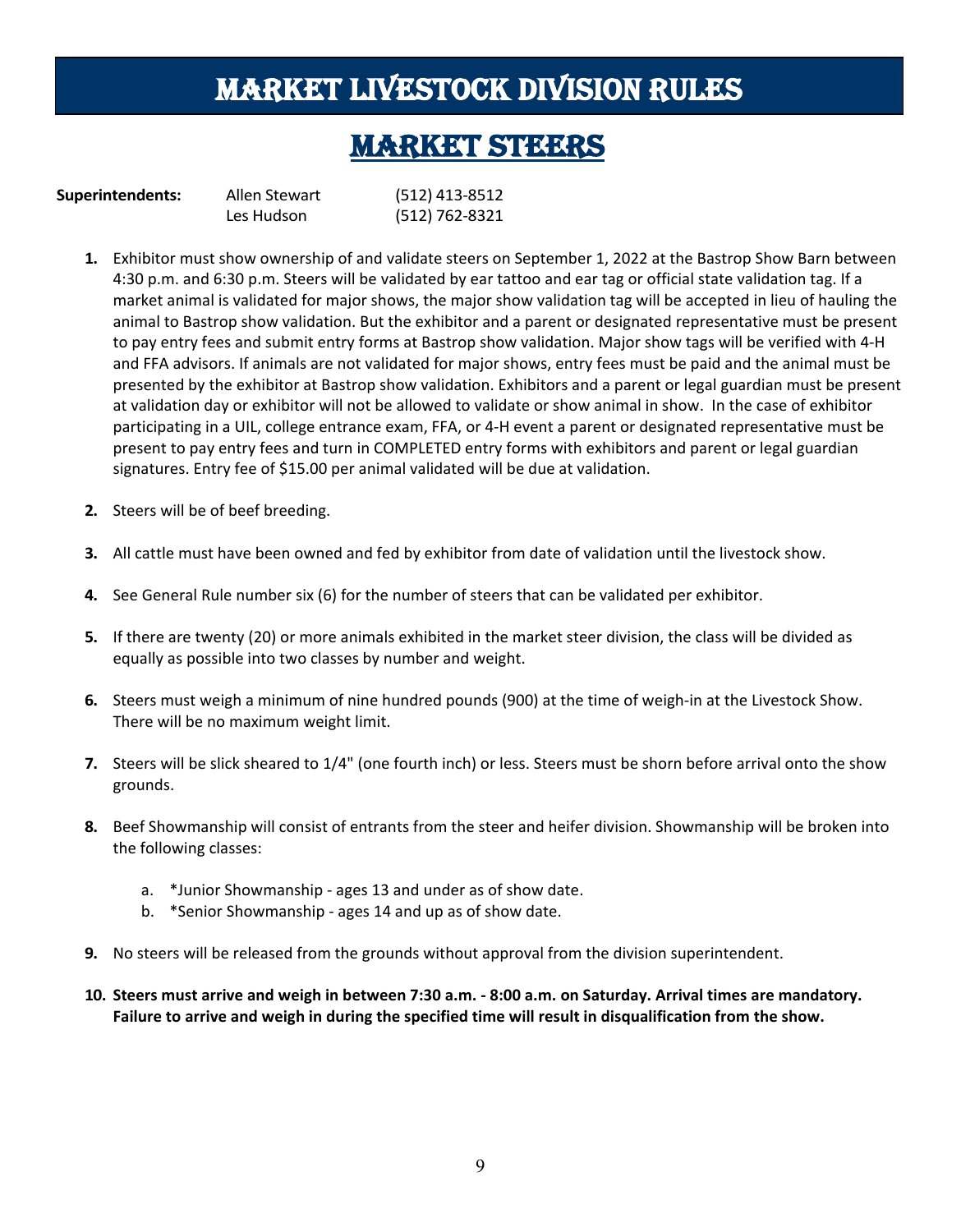## MARKET LAMBS

| <b>Superintendents:</b> | <b>Bobby Bauer</b>     | (512) 332-6266 |
|-------------------------|------------------------|----------------|
|                         | <b>Herbert Bartsch</b> | (512) 332-6870 |

- **1.** Exhibitor must show ownership of and validate lambs on the first Saturday in December of the show year at the Bastrop Show Barn between 8:00 a.m. and 10:00 a.m. Lambs will be validated by nose print, ear tattoo and ear tag or official state validation tag. If a market animal is validated for major shows, the major show validation tag will be accepted in lieu of hauling the animal to Bastrop show validation, but the exhibitor and a parent or designated representative must be present to pay entry fees and submit entry forms at Bastrop show validation. Major show tags will be verified with 4-H and FFA advisors. If animals are not validated for major shows, entry fees must be paid, and the animal must be presented by the exhibitor at Bastrop show validation. Exhibitors and a parent or legal guardian must be present at validation day or exhibitor will not be allowed to validate or show animal in show. In the case of exhibitor participating in a UIL, college entrance exam, FFA, or 4-H event, a parent or designated representative must be present to pay entry fees and turn in COMPLETED entry forms with exhibitor's and parent or legal guardian signatures. Entry fee of \$15.00 per animal validated will be due at validation.
- **2.** Only wethers may be shown.
- **3.** Lambs must weigh a minimum of ninety pounds (90) on show date, with no maximum weight limit.
- **4.** Lambs must be slick shorn from knee and hock up at time of weigh-in.
- **5.** All lambs must have been owned and fed by exhibitor from date of validation until the livestock show.
- **6.** See General Rule Number six (6) for the number of lambs that can be validated per exhibitor.
- **7.** If there are twenty (20) or more animals exhibited in the market lamb division, the class will be divided as equally as possible into two classes by number and weight.
- **8.** Lamb Showmanship will be broken into the following classes:
	- a. \*Junior Showmanship ages 13 and under as of show date.
	- b. \*Senior Showmanship ages 14 and up as of show date.
- **9.** No lambs will be released from the grounds without approval from the division superintendent.
- **10. Lambs must arrive and weigh in between 6:30 a.m. - 7:30 a.m. on Saturday. Arrival times are mandatory. Failure to arrive and weigh in during the specified time will result in disqualification from the show.**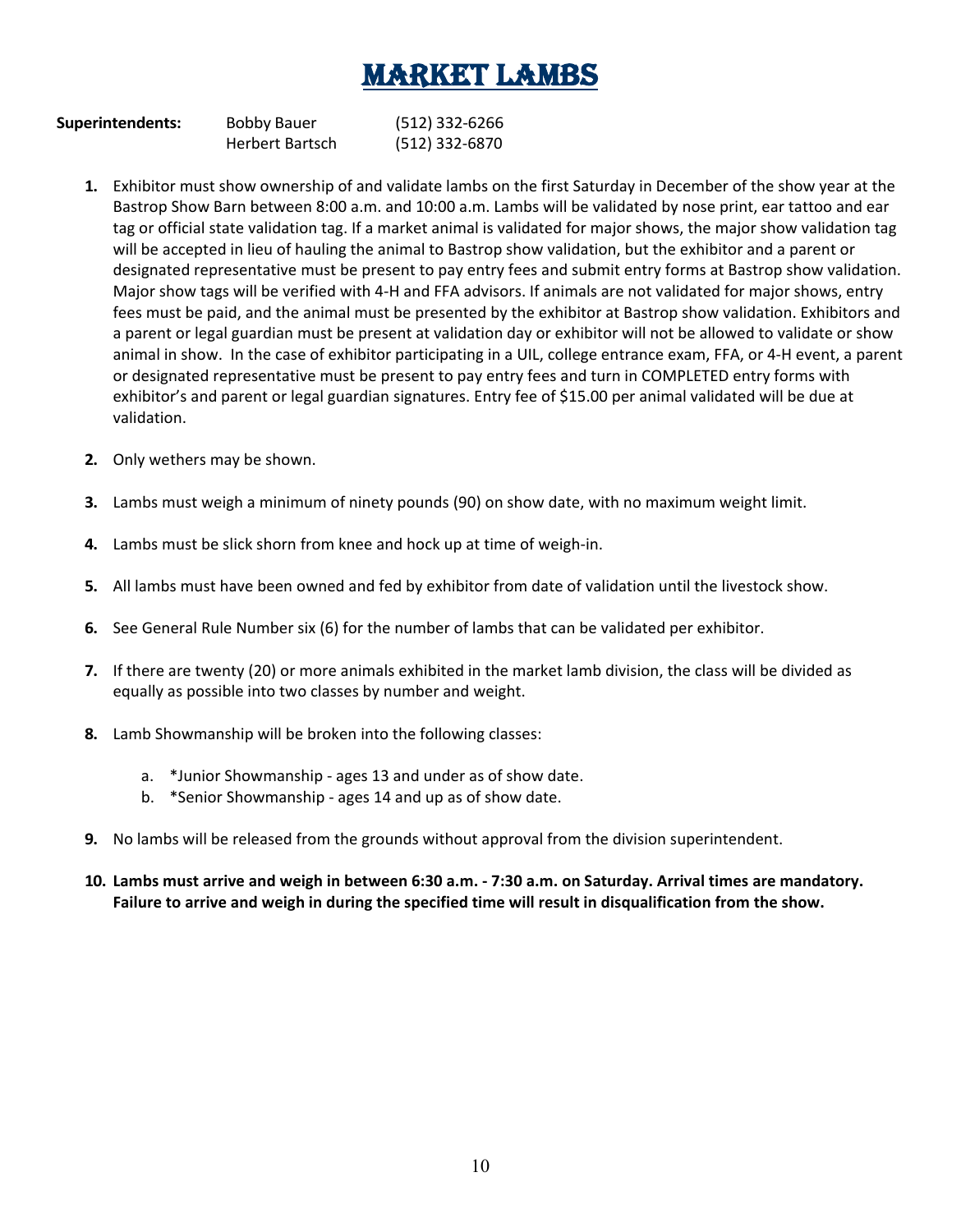# MARKET GOATS

| <b>Superintendents:</b> | Jo Lynn Howard    | (512) 995-9631 |
|-------------------------|-------------------|----------------|
|                         | <b>Judy Ellis</b> | (512) 575-0452 |

- **1.** Exhibitors must show ownership of and validate goats the first Saturday in December at the Bastrop Show Barn from 8:00 a.m. - 10:00 a.m. Goats will be validated by ear tattoo and ear tag. If a market animal is validated for major shows, the major show validation tag will be accepted in lieu of hauling the animal to Bastrop show validation, but the exhibitor and a parent or designated representative must be present to pay entry fees and submit entry forms at Bastrop show validation. Major show tags will be verified with 4-H and FFA advisors. If animals are not validated for major shows, entry fees must be paid, and the animal must be presented by the exhibitor at Bastrop show validation. Exhibitors and a parent or legal guardian must be present at validation day or exhibitor will not be allowed to validate or show animal in show. In the case of exhibitor participating in a UIL, college entrance exam, FFA or 4-H event a parent or designated representative must be present to pay entry fees and turn in COMPLETED entry forms with exhibitors and parent or legal guardian signatures. Entry cards and fees of \$15.00 per head are due at time of validation.
- **2.** Goats may be of any breed or crossbreed.
- **3.** Only wethers may be shown.
- **4.** Horns must be tipped.
- **5.** Goats must be slick shorn from knee and hock up at time of weigh-in.
- **6.** See General Rule Number six (6) for the number of goats that can be validated per exhibitor.
- **7.** Goats must weigh a minimum of sixty pounds (60), with no maximum weight limit.
- **8.** All goats must have been owned and fed by exhibitor from date of validation until the livestock show.
- **9.** If there are 20 or more animals exhibited in the market goat division, the class will be divided as equally as possible into two classes by number and weight.
- **10.** Goat Showmanship will consist of entrants from the market wether and breeding goat division. Showmanship will be broken into the following classes:
	- a. Junior Showmanship ages 13 and under as of show date.
	- b. Senior Showmanship ages 14 and up as of show date.
- **11.** Goats will not be released from the grounds without approval from the division superintendent.
- **12. Goats must arrive and weigh in between 6:30 a.m. - 7:30 a.m. on Saturday. Arrival times are mandatory. Failure to arrive and weigh in during the specified time will result in disqualification from the show.**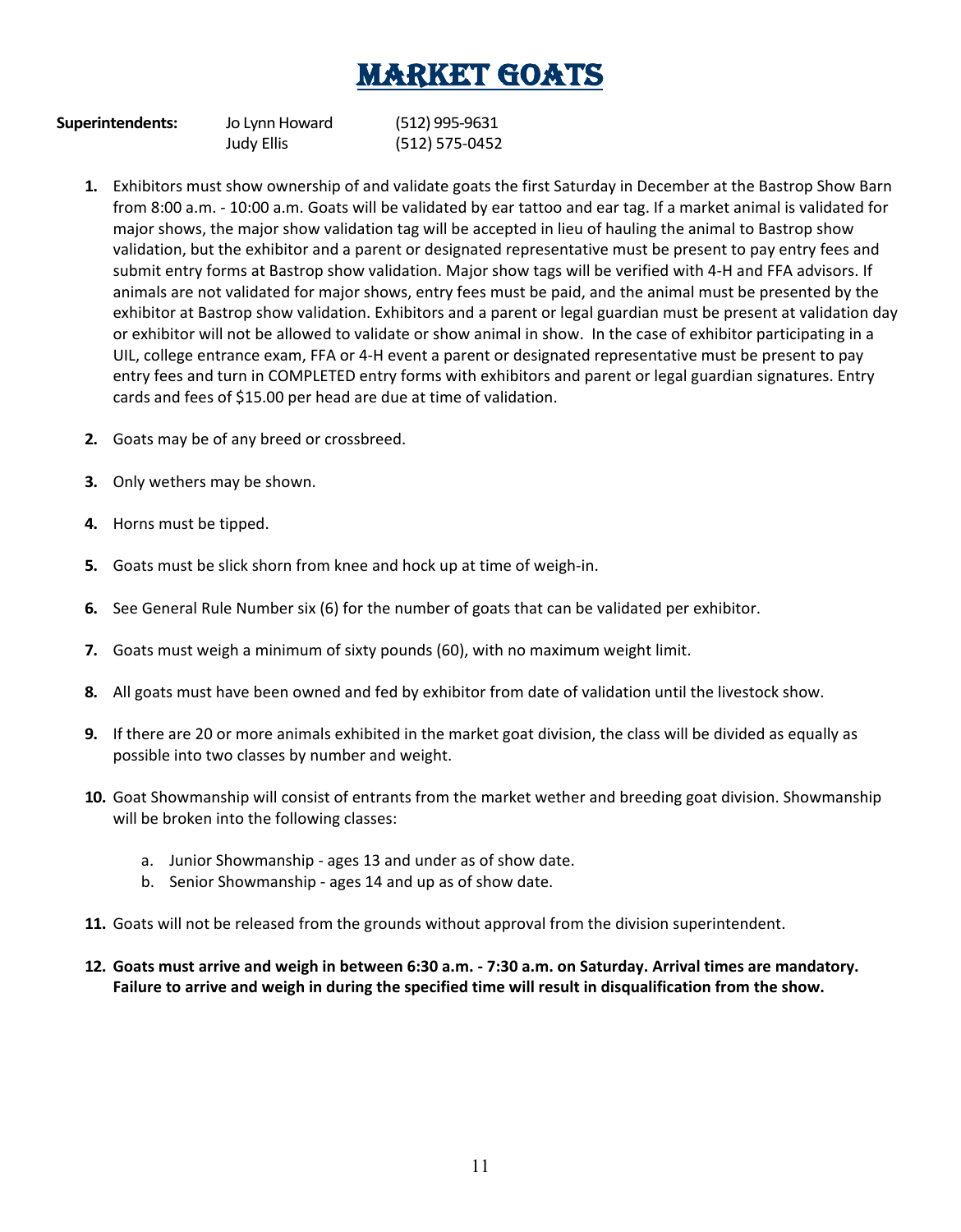# MARKET BROILERS

| Superintendent: | Barbara Lang | (512) 321-5832 |
|-----------------|--------------|----------------|
|                 | Rachel Bauer | (512) 468-7953 |

- **1.** The minimum order of chicks per exhibitor/family is 25 birds, with a maximum of 75 birds, in increments of 25. Therefore, each exhibitor/family may order 25, 50, or 75 birds. Each exhibitor MAY order an individual set of birds (up to 75) OR siblings within the same household may order and share a set of birds (up to 75). In other words, a family with multiple exhibitors can order an individual set of birds for each exhibitor in the family, OR if they with, they can order one set of birds for the entire family. In either case, the maximum number of birds in a set that an exhibitor can select from for the show is 75 birds.
- **2.** Each broiler entry is limited to one per exhibitor, which shall consist of one pen of three broilers. The broilers exhibited must bear official wing bands assigned to exhibitor at time of distribution. Each exhibitor must select and exhibit their pen of three broilers from within their order of broilers. Birds assigned to one exhibitor may not be substituted into another exhibitor's name for any reason. Entry cards and fees of \$15.00 per pen are due on the 1<sup>st</sup> of September at validation at the Bastrop Show Barn from 4:30 to 6:30 p.m. Exhibitors and a parent or legal guardian must be present at validation day or exhibitor will not be allowed to validate or show animal in show. In the case of exhibitor participating in a UIL, college entrance exam, FFA, or 4-H event, a parent or designated representative must be present to pay entry fees and turn in COMPLETED entry forms with exhibitor's and parent or legal guardian signatures.
- **3.** All broilers that bear official wing bands can be shown regardless of sex. There is no upper weight limit.
- **4.** All broilers, since date of hatching, must have been owned and fed by exhibitor.
- **5.** Broilers losing their wing band for whatever reason will not be eligible to show. If the band and / or wing web shows evidence of tampering or if the wing web is torn in any way, the bird will be disqualified.
- **6.** Broilers must be certified pullorum free.
- **7.** Thirty (30) minutes prior to show time, each pen of broilers will be examined by poultry superintendent along with his / her committee. The broilers will be examined for the following: missing and / or wrong numbers or wing bands, sick or deceased birds or broiler showing secondary sex characteristics which indicate the presence of a hormone.
- **8.** Alternates replacing sifted broilers will be reexamined prior to entrance into the show ring. No substitutions of birds will be allowed after exhibitor has entered the show ring.
- **9.** Participants who assist the exhibitor in the show ring must be a 4-H or FFA member, and enrolled in a public, private or home school in Bastrop County.
- **10.** Junior and Senior broiler showmanship will be held immediately after the show. Showmanship will be broken into the following classes:
	- a. Junior Showmanship ages 13 and under as of show date.
	- b. Senior Showmanship ages 14 and up as of show date.
- **11.** Poultry will not be released from the grounds without approval from the division superintendent. Exhibitor's will be required to leave one broiler overnight for the premium sale.
- **12. Broilers must check in between 2:30 p.m. - 3:00 p.m. on Friday. Arrival times are mandatory. The show will begin immediately following check-in. Failure to arrive and weigh in during the specified time will result in disqualification from the show.**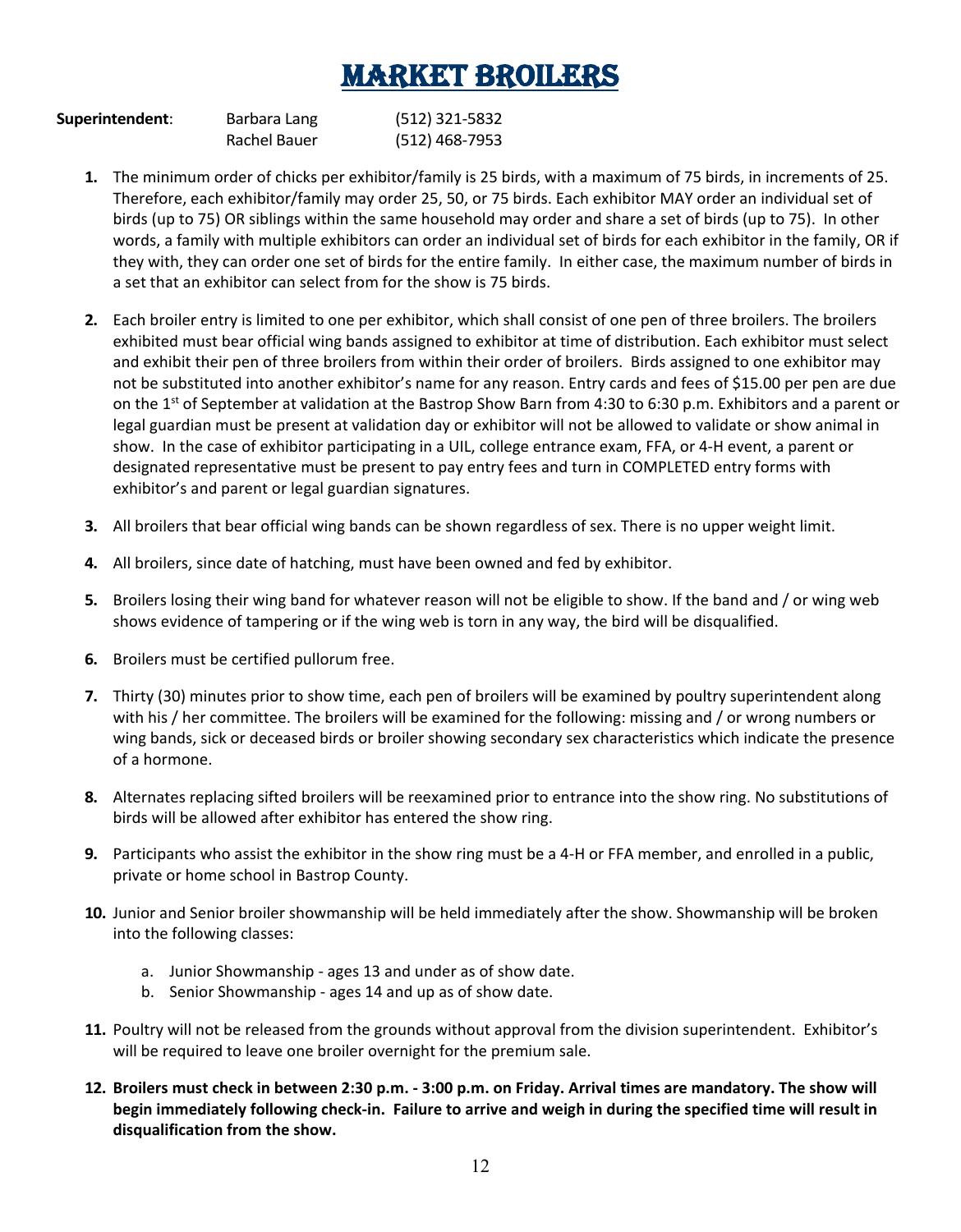### MARKET RABBITS

| <b>Superintendents:</b> | Jason Platt | (512) 434-9525 |
|-------------------------|-------------|----------------|
|                         | Wayne Masur | (512) 988-0977 |

- **1.** Entries in this division must meet all the requirements of the Bastrop Area Livestock Show General Rules and Regulations.
- **2.** Exhibitors and parent/guardian must sign a registration form and mail it to BALSFA by December 3rd or turn it in at the December validation. Entry fees will be paid at the February validation.
- **3.** Rabbits will be validated and a \$15.00 entry fee paid February 2nd from 5:30 to 6:30 p.m. at the Bastrop Show Barn. Exhibitors and a parent or legal guardian must be present at validation day or exhibitor will not be allowed to validate or show animal in show. In the case of exhibitor participating in a UIL, college entrance exam, FFA or, 4-H event, a parent or designated representative must be present to pay entry fees and fill out spreadsheet.
- **4. For sanitation purposes, all rabbits must be presented for the show and validation in a wire bottom cage or carrier with a suspended floor. No boxes, crates, pet taxis, or any solid floors will be allowed.**
- **5.** Exhibitors must own rabbits and have control or ownership four weeks prior to show.
- **6.** An exhibitor may enter one pen. A pen will be made up of three rabbits. Market Rabbit pen shall consist of three rabbits.
	- a. Maximum weight is 5.5 pounds each rabbit (with 2 oz. tolerance)
	- b. Minimum weight is 3.5 pounds each rabbit (with 2 oz. tolerance)
- **7.** Pens of rabbits must be of same breed, variety (color), and conformity.
- **8.** Exhibitor may validate at least three (3) bunnies up to five (5) per pen, validating a total of three (3) sets, and a total of fifteen (15) bunnies per child.
- **9.** Each pen entry will have its own tattoo to be placed in right ear at validation, which will be determined by superintendent.
- **10.** Ribbons will be awarded for 1st 10th place.
- **11.** All sick and diseased animals will be dismissed from the grounds.
- **12.** The exhibitor will be responsible for the animal's care from time of arrival until the animal leaves the premises. Exhibitors will be required to leave one (1) market rabbit overnight for the premium sale.
- **13.** No artificial color on any animal will be allowed.
- **14.** Rabbit showmanship will consist of entrants from the market and breeding division. Showmanship will be broken into the following classes:
	- a. Junior Showmanship ages 13 and under as of show date.
	- b. Senior Showmanship ages 14 and up as of show date.
- **15. Rabbits must check in between 2:00 p.m. - 3:00 p.m. Friday. Arrival times are mandatory. Failure to arrive and weigh in during the specified time will result in disqualification from the show. The rabbit show will begin immediately following the completion of the broiler show.**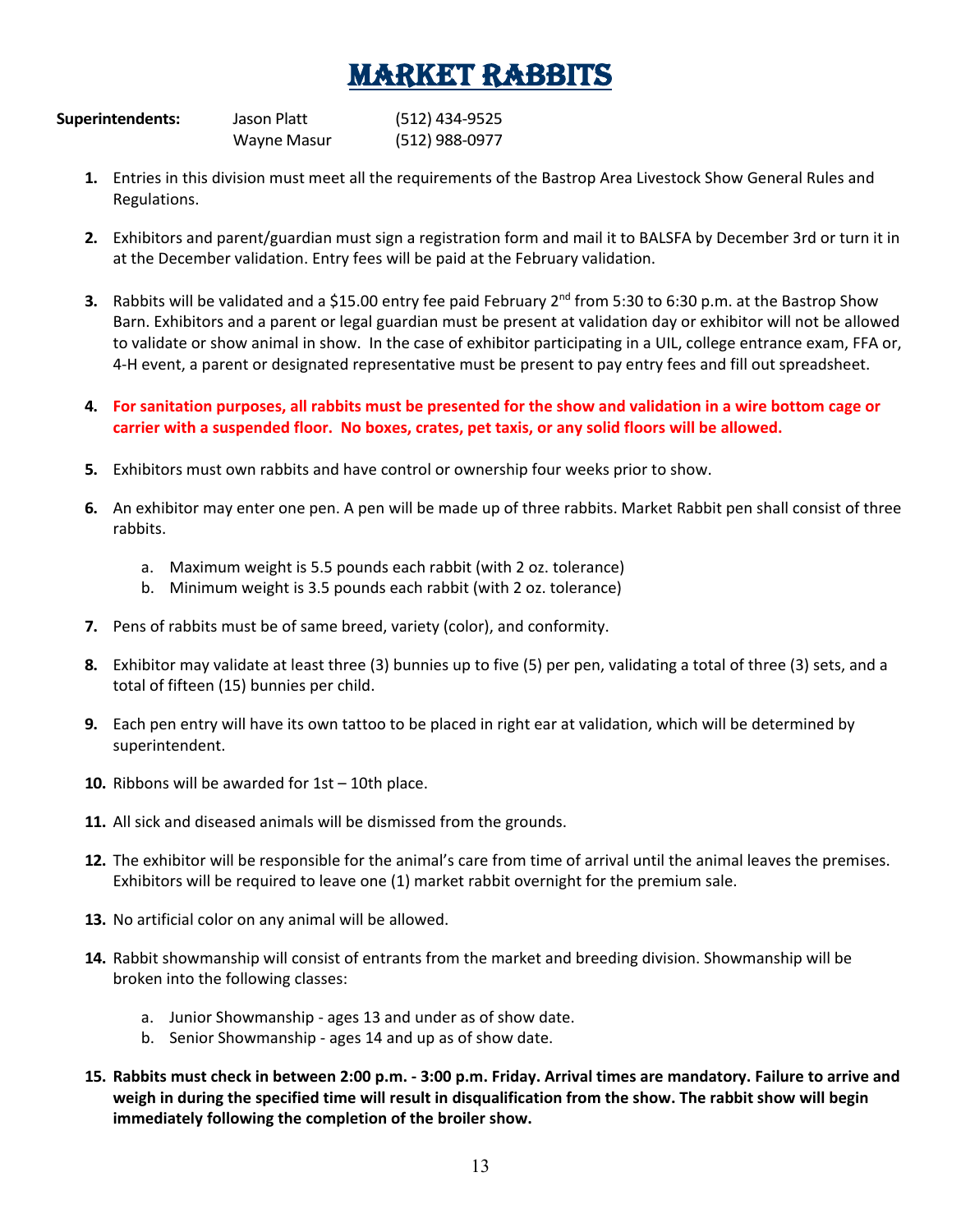# MARKET SWINE

| <b>Superintendents:</b> | Natalie Roman | (512) 308-7907 |
|-------------------------|---------------|----------------|
|                         | Vince Roman   | (512) 988-0161 |

- **1.** Market swine will include gilts or barrows. Gilts may be cross validated for the breeding and the market show *(please see rule 2 below)*. If a gilt is entered in both the market and the breeding show, the exhibitor must declare which show the animal will be shown in at weigh in. A gilt cannot be shown in both the market and breeding show.
- **2.** Exhibitor must show ownership of and validate swine the first Saturday in December of the show year. The hogs will be validated by ear notch and ear tag or official state validation tag. If a market animal is validated for major shows, the major show validation tag will be accepted in lieu of hauling the animal to Bastrop show validation, but the exhibitor and a parent or designated representative must be present to pay entry fees and submit entry forms at Bastrop show validation. Major show tags will be verified with 4-H and FFA advisors. If animals are not validated for major shows, entry fees must be paid and the animal must be presented by the exhibitor at Bastrop show validation. Validation will be from 8:00 a.m. to 10:00 a. m. at the Bastrop Show Barn. Exhibitors and a parent or legal guardian must be present at validation day or exhibitor will not be allowed to validate or show animal in show. In the case of exhibitor participating in a UIL, college entrance exam, FFA or, 4-H event, a parent or designated representative must be present to pay entry fees and turn in COMPLETED entry forms with exhibitors and parent or legal guardian signatures. Entry cards and fees of \$15.00 per entry are due at the time of validation. A gilt entered in the market class may be cross-entered in the breeding gilt class for an additional \$5.00 fee.
- **3.** All hogs must have been owned and fed by exhibitor from date of validation until the livestock show.
- **4.** Swine must weigh between two hundred twenty and two hundred eighty (220-280) pounds at official show weigh in.
- **5.** See General Rule number six (6) for the number of swine that can be validated per exhibitor.
- **6.** All swine must be clipped between ½"- ¾" with a maximum hair length of ¾".
- **7.** If there are twenty (20) or more animals exhibited in the market swine division, the class will be divided as equally as possible into two classes by number and weight.
- **8.** If an animal is withdrawn from sale, an animal from the same weight class will advance in placing.
- **9.** Swine Showmanship will consist of entrants from the market and breeding division. Showmanship will be broken into the following classes:
	- a. Junior Showmanship ages 13 and under as of show date
	- b. Senior Showmanship ages 14 and up as of show date
- **10.** No swine will be released from the grounds without approval from the division superintendent.
- **11. Swine must arrive and weigh in between 5:00 p.m. - 6:00 p.m. on Friday. Arrival times are mandatory. Failure to arrive and weigh in during the specified time will result in disqualification from the show.**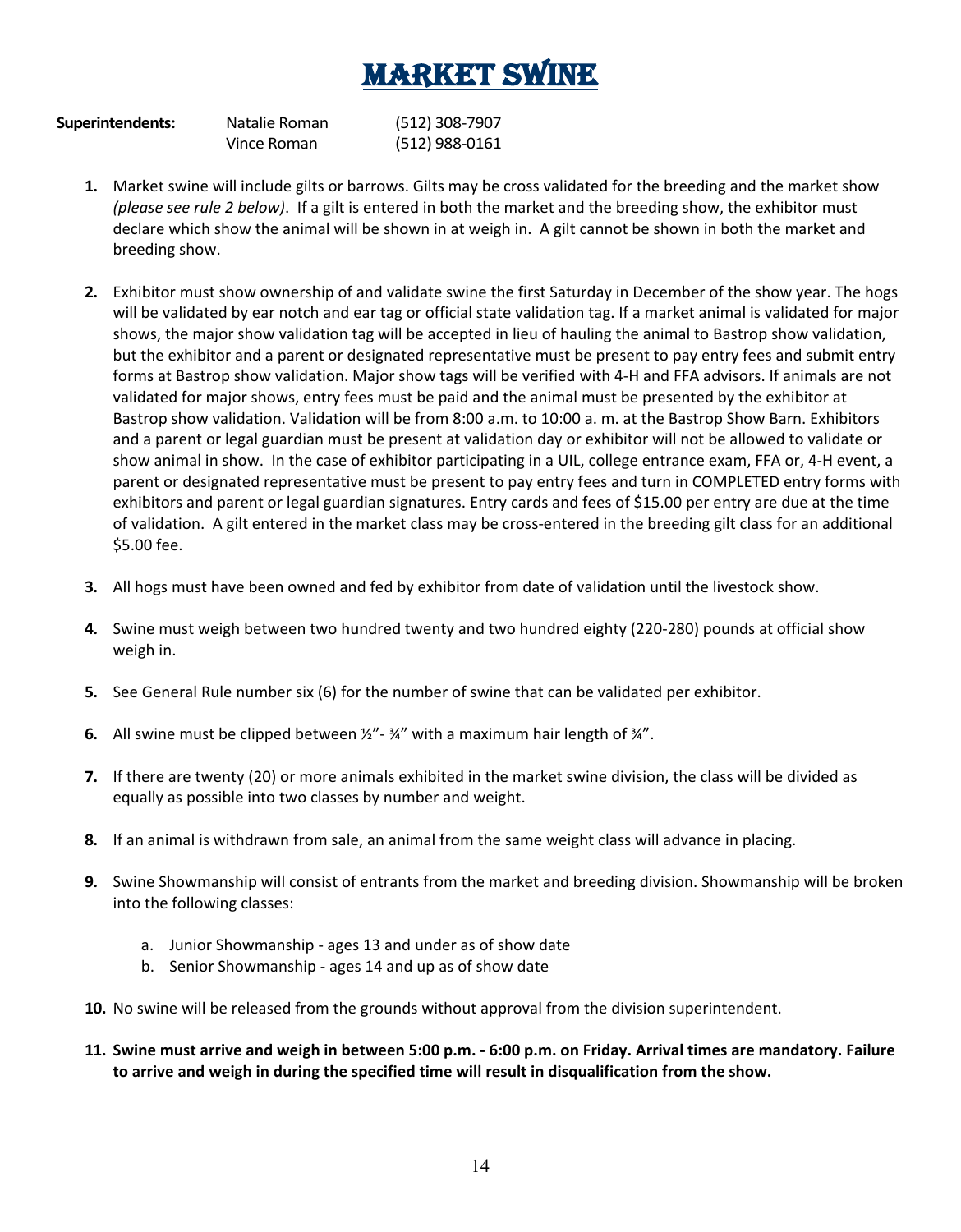### BREEDING LIVESTOCK DIVISION RULES

### BREEDING BEEF HEIFERS

| <b>Superintendents:</b> | Allen Stewart | (512) 413-8512 |
|-------------------------|---------------|----------------|
|                         | Les Hudson    | (512) 762-8321 |

- **1.** There is no limit on the number of heifers an exhibitor may enter.
- **2.** Entries will be divided into Exotic, English, and American divisions as follows:
	- a. **Exotic:** Charolais, Chianina, Limousin, Maine-Anjou, Other Registered Breeds (ORB), Simmental
	- b. **English:** Angus, Hereford, Polled Hereford, Red Angus, and Shorthorn
	- c. **American:** American Registered Breeds (ARB), Beefmaster, Brahman, Brangus, Red Brangus, Santa Gertrudis, Simbrah
- **3.** Age breakdowns for classes will be as follows:
	- a. Class 1 March 1, 2022 and younger
	- b. Class 2 September 1, 2021 to February 28, 2022
	- c. Class 3 September 1, 2020 to August 31, 2021
- **4.** Entry cards and fees of \$15.00 per head are due on September 2nd at validation at the Bastrop Show Barn from 4:30 to 6:30 p.m. Exhibitors and a parent or legal guardian must be present at validation day or exhibitor will not be allowed to validate or show animal in show. In the case of exhibitor participating in a UIL, college entrance exam, FFA, or 4-H event, a parent or designated representative must be present to pay entry fees and turn in COMPLETED entry forms with exhibitor's and parent or legal guardian signatures.
- **5.** Registered, purebred and crossbred cattle may be shown so long as they are good quality individuals.
- **6.** All cattle must have been owned and fed by exhibitor from date of validation until the livestock show.
- **7.** Three (3) or more animals will constitute the heifer show. If there are less than three (3) head entered in the beef heifer division, there will not be a beef heifer show.
- **8.** Beef Showmanship will consist of entrants from the steer and heifer division. Showmanship will be broken into the following classes.
	- a. Junior Showmanship ages 13 and under as of show date
	- b. Senior Showmanship ages 14 and up as of show date
- **9.** Heifers will not be released from the grounds without approval from the division superintendent.
- **10.** The heifer show will be "blow-and-go". See General Rule number twenty (20) for grooming rules.
- **11. Heifers must check in between 7:30 a.m. - 8:00 a.m. on Saturday. Arrival times are mandatory. Failure to arrive and weigh in during the specified time will result in disqualification from the show.**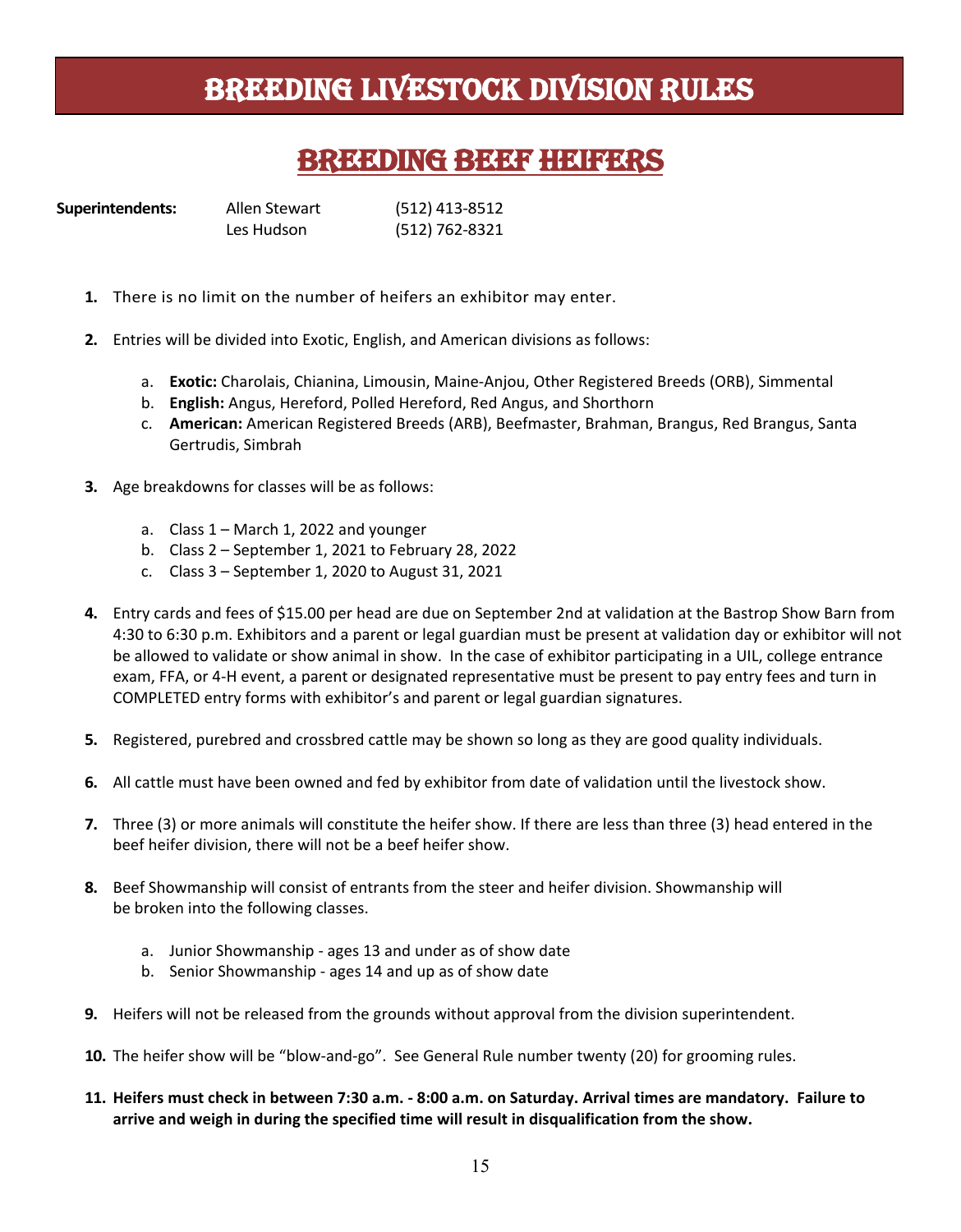### **BREEDING GILTS**

| Superintendent: | Natalie Roman | (512) 308-7907 |
|-----------------|---------------|----------------|
|                 | Vince Roman   | (512) 988-0161 |

- **1.** There is no limit on the number of gilts an exhibitor may enter.
- **2.** There will be only one (1) class of breeding swine.
- **3.** Registered, Purebred, and Crossbred gilts may be shown as long as they are quality individuals. Entry cards and entry fees of \$15.00 per head. A gilt entered in the market class may be cross-validated in the market swine class for an additional \$5.00 fee. Entry fees are due on the first Saturday of December at validation at the Bastrop Show Barn from 8:00 to 10:00 a.m. Exhibitors and a parent or legal guardian must be present at validation day or exhibitor will not be allowed to validate or show animal in show. In the case of exhibitor participating in a UIL, college entrance exam, FFA, or 4-H event a parent or designated representative must be present to pay entry fees and turn in COMPLETED entry forms with exhibitors and parent or legal guardian signatures. Breeding gilts MUST be validated and ear-tagged to show at the December validation. If a gilt is entered in both the market and the breeding show, the exhibitor must declare which show the animal will be shown in at weigh in. A gilt cannot be shown in both the market and breeding show.
- **4.** All swine must have been owned and fed by exhibitor from date of validation until the livestock show.
- **5.** All swine must be clipped between ½"- ¾" with a maximum hair length of ¾".
- **6.** Gilts will not be released from the grounds without approval from the division superintendent.
- **7. Swine must check in between 5:00 p.m. - 6:00 p.m. on Friday. Arrival times are mandatory. Failure to arrive and weigh in during the specified time will result in disqualification from the show.**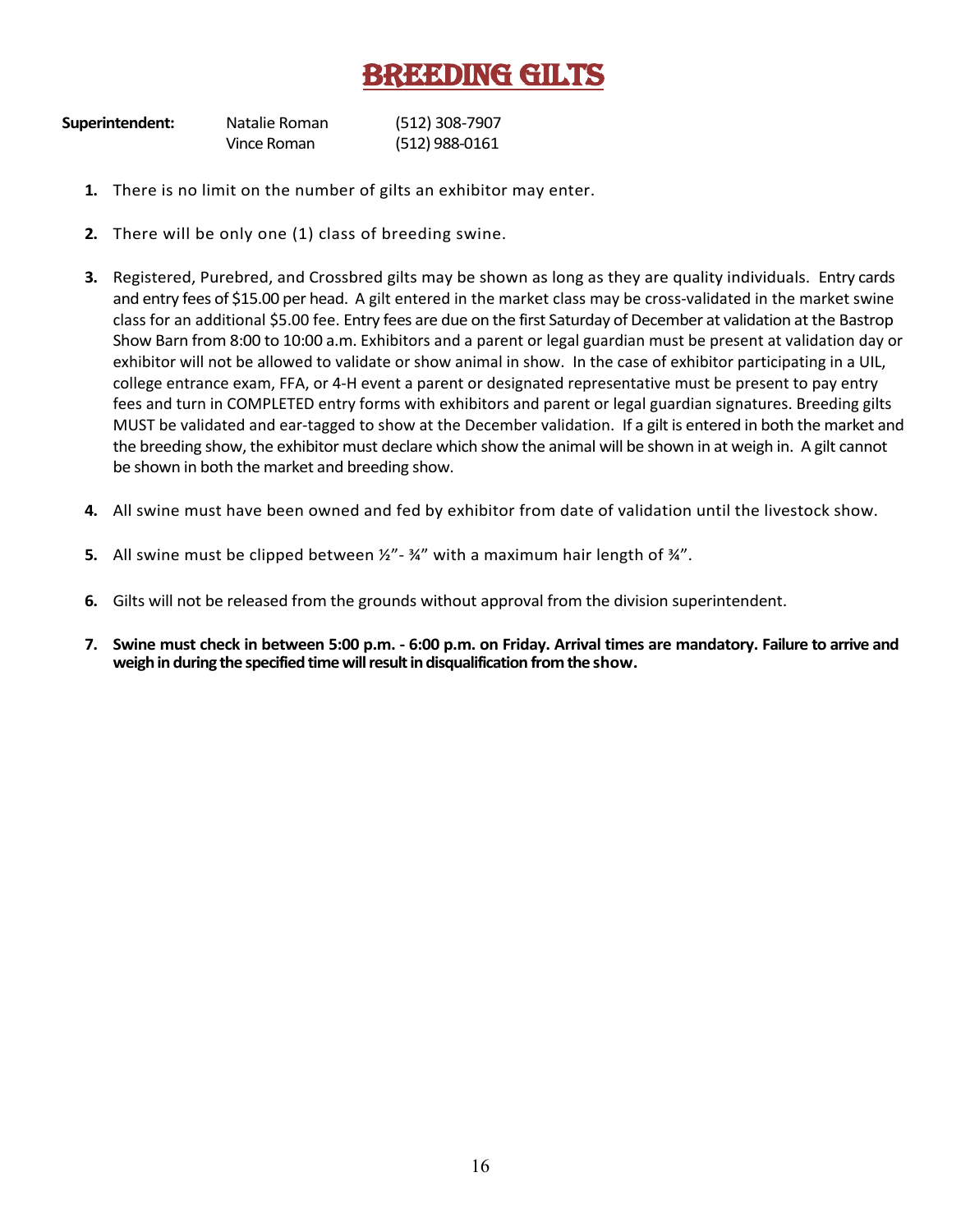### BREEDING GOATS

### **Superintendents:**

| Jo Lynn Howard    | (512) 995-9631 |
|-------------------|----------------|
| <b>Judy Ellis</b> | (512) 575-0452 |

- **1.** There is no limit on the number of breeding goats an exhibitor may enter.
- **2.** Entries will be divided into age breakdowns for classes as follows:
	- a. Class 1 March 1, 2022 and younger
	- b. Class 2 September 1, 2021 to February 28, 2022
	- c. Class 3 September 1, 2020 to August 31, 2021
- **3.** Entry cards and fees of \$15.00 per head are due on the first Saturday of December at validation at the Bastrop Show Barn from 8:00 to 10:00 a.m. Exhibitors and a parent or legal guardian must be present at validation day or exhibitor will not be allowed to validate or show animal in show. In the case of exhibitor participating in a UIL, college entrance exam, FFA, or 4-H event, a parent or designated representative must be present to pay entry fees and turn in COMPLETED entry forms with exhibitor's and parent or legal guardian signatures.
- **4.** Registered, purebred and crossbred goats may be shown so long as they are good quality individuals.
- **5.** All goats must have been owned and fed by exhibitor from date of validation until the livestock show.
- **6.** Three (3) or more animals will constitute the breeding goat show. If there are less than three (3) head entered in the breeding goat division, there will not be a breeding goat show.
- **7.** Goat Showmanship will consist of entrants from the market and breeding goat divisions. Showmanship will be broken into the following classes:
	- a. Junior Showmanship ages 13 and under as of show date.
	- b. Senior Showmanship ages 14 and up as of show date.
- **8.** Breeding goats will not be released from the grounds without approval from the division superintendent.
- **9.** See General Rule number twenty (20) for grooming rules.
- **10. Breeding goats must check in between 6:30 a.m. - 7:30 a.m. on Saturday. Arrival times are mandatory. Failure to arrive and check in during the specified time will result in disqualification from the show.**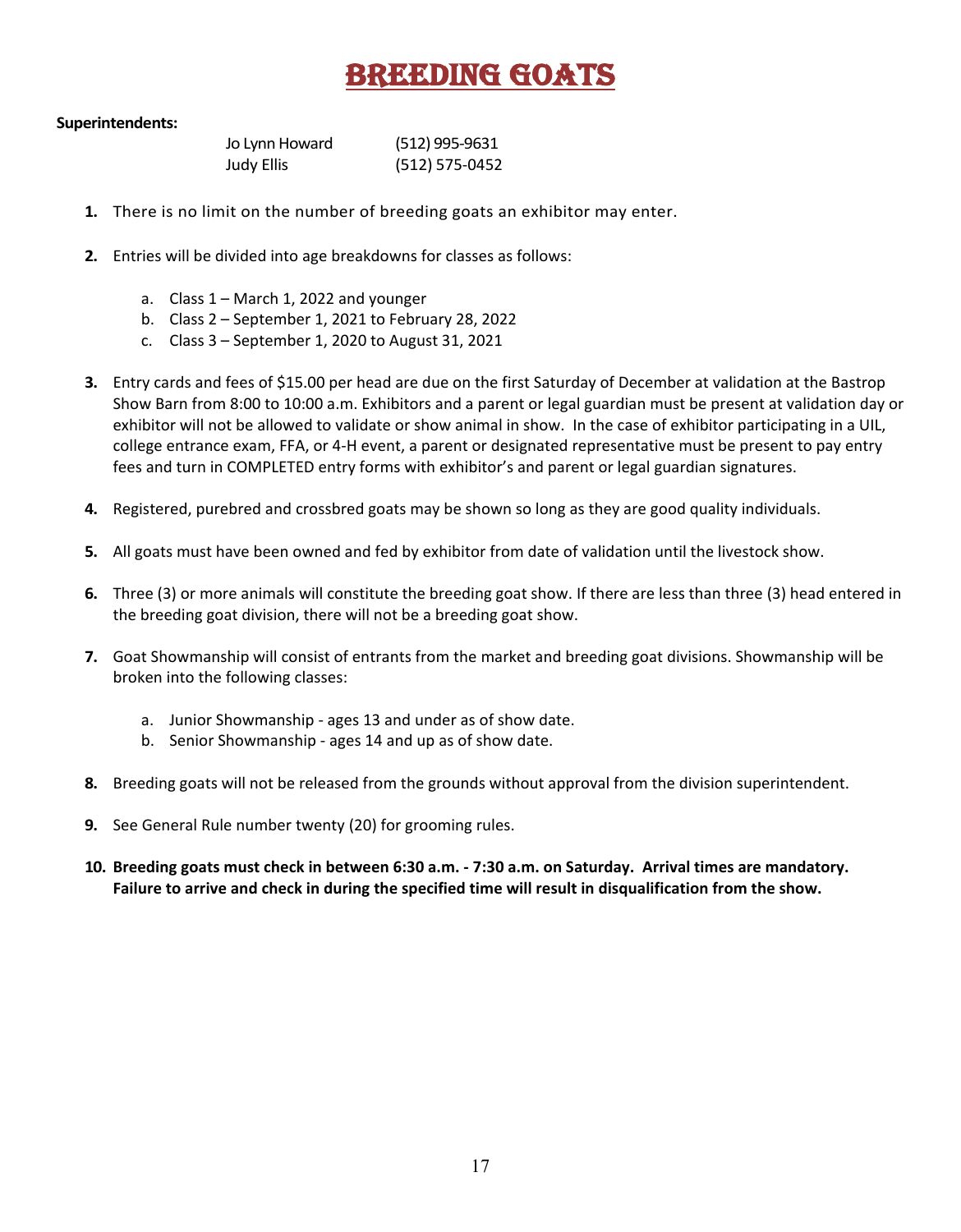### BREEDING RABBITS

| Superintendents: | Jason Platt | (512) 434-9525 |
|------------------|-------------|----------------|
|                  | Wayne Masur | (512) 988-0977 |

- **1.** Entries in this division must meet all requirements of the Bastrop Area Livestock Show General Rules and Regulations.
- **2.** There is no limit on the number of breeding rabbits an exhibitor may enter.
- **3.** Rabbits entered in the Breeding Rabbit show will not be eligible for premium sale.
- **4.** The exhibitor must own all entries four weeks before show.
- **5.** At validation, the rabbits should have a tattoo in the left ear for identification.
- **6. For sanitation purposes, all rabbits must be presented for the show and validation in a wire bottom cage or carrier with a suspended floor. No boxes, crates, pet taxis, or any solid floors will be allowed.**
- **7.** Entry cards and fees of \$2.50 per class must be turned in at February validation and exhibitor may validate up to three rabbits per class. Exhibitors and a parent or legal guardian must be present at validation day to pay entry fees and fill out spreadsheet or exhibitor will not be allowed to validate or show animal in show. In the case of exhibitor participating in a UIL, college entrance exam, FFA, or 4-H event a parent or designated representative must be present to pay entry fees and turn in COMPLETED entry forms with exhibitor's and parent or legal guardian signatures.

#### **8. Breeding Rabbit Classes are:**

- a. Class 6/Commercial Junior Buck
- b. Class 6/Commercial Junior Doe
- c. Class 6/Commercial Intermediate (6/8) Buck
- d. Class 6/Commercial Intermediate (6/8) Doe
- e. Class 6/Commercial Senior Buck
- f. Class 6/Commercial Senior Doe
- g. Class 4/Fancy Junior Doe (under 6 months)
- h. Class 4/Fancy Junior Buck (under 6 months)
- i. Class 4/Fancy Senior Doe (over 6 months)
- j. Class 4/Fancy Senior Buck (over 6 months)

Single Fryer Class will consist of one (1) rabbit per exhibitor. The rabbit shall weigh at least 3.5 pounds (with 2 oz. tolerance) and not over 5.5 pounds (with 2 oz. tolerance) and will not be in the meat pen or sold. Fryers may be out of the same pen of 3 market rabbits, but do not sell in the auction.

- **9.** Two (2) or more rabbits must constitute an age class.
- **10.** Ribbons will be awarded for 1st 10th place.
- **11.** Grand and Reserve Champion will be given awards in Class 6/Commercial and Class 4/Fancy for Best of Show in Breed and Best of Show in Opposite. (Buck and Doe Divisions)
- **12.** Overall in show will be picked from the Grand Champion of the Class 6/Commercial and Class 4/Fancy Doe and Buck class.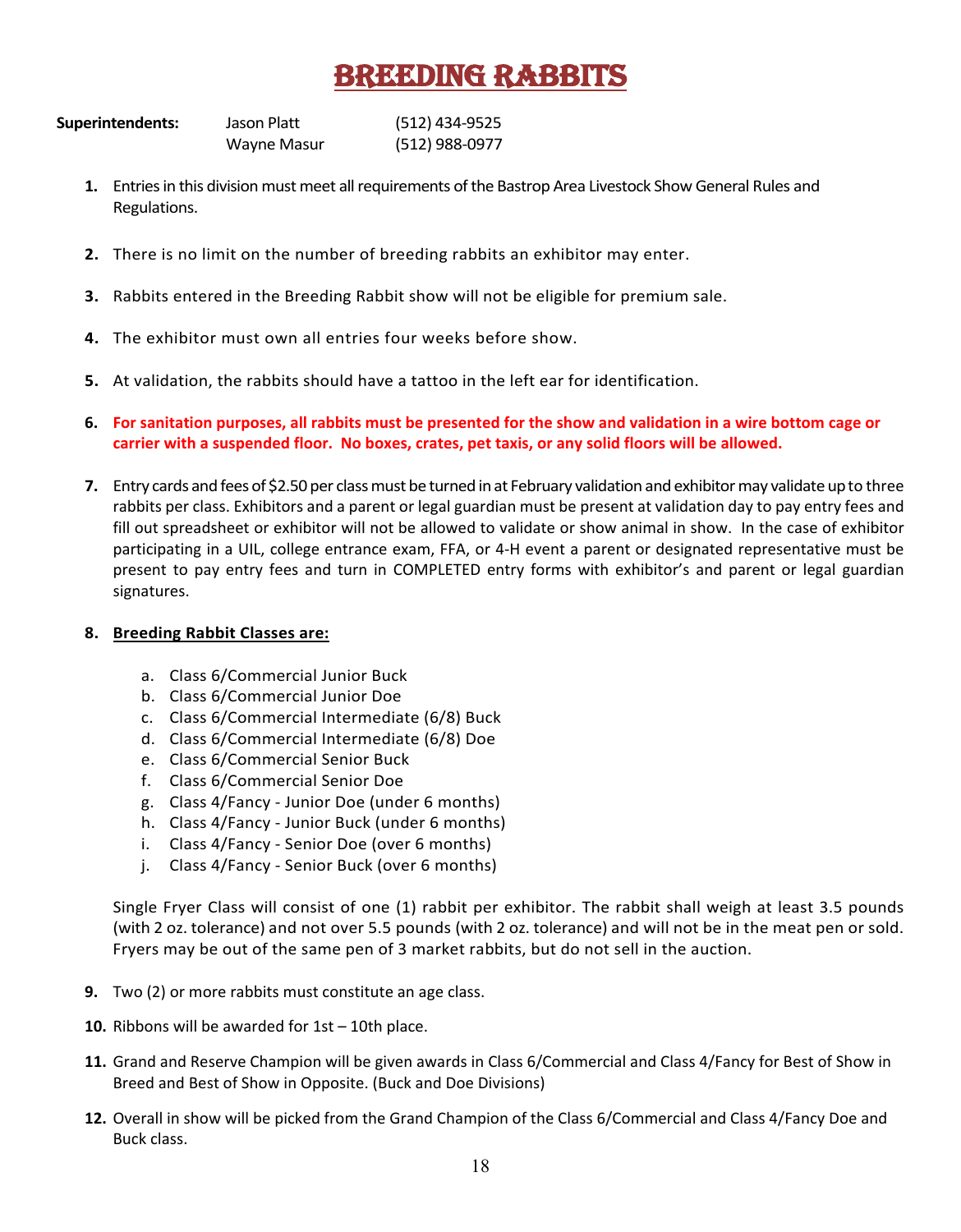- **13.** Breeding rabbits will be checked in to the superintendent to verify tattoos before the beginning of the show.
- **14.** Breeding rabbits will remain in their carriers until the appropriate class is called. Bringing the rabbit to the judging table is the responsibility of the exhibitor.
- **15.** Rabbit Showmanship will be broken into the following classes;
	- i. Junior Showmanship ages 13 and under as of show date.
	- ii. Senior Showmanship ages 14 and up as of show date.

There is no additional fee for entering showmanship classes. Showmanship for breeding and market rabbits will consist of entrants from the breeding and market shows.

- **16.** Rabbits will not be released from the grounds without approval of the division superintendent.
- **17.** All sick and diseased animals will be dismissed from the grounds.
- **18.** All rabbits must have been owned and fed by exhibitor from date of validation until the livestock show.
- **19.** No artificial coloring may be used on any animal.
- **20. Rabbits must check in between 2:00 p.m. - 3:00 p.m. on Friday. Arrival times are mandatory. Failure to arrive and weigh induring the specified time will result in disqualification from the show. The show will begin immediately following the completion of the broiler show.**

#### **Breeding Rabbit Rule 8 Awards Clarification:**

- **Class 6 – 2 Reserve and 2 Grand overall**
	- o Junior Buck and Doe
	- o Intermediate Buck and Doe
	- o Senior Buck and Doe
- **Class 4 – 2 Reserve and 2 Grand overall**
	- o Junior Buck and Doe
	- o Senior Buck and Doe
- **Fryer Class – 1 Reserve and 1 Grand overall**
	- o Buck
	- o Doe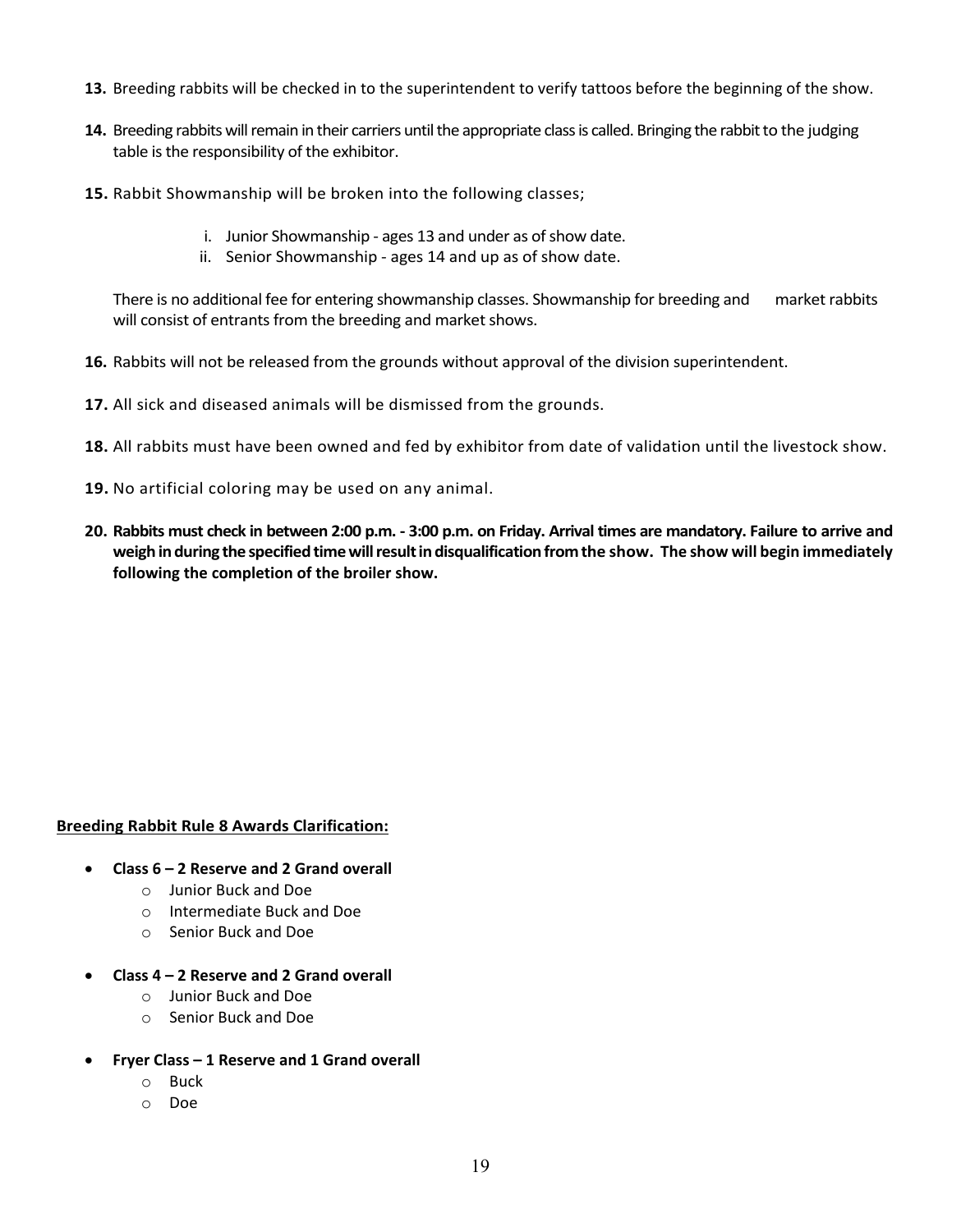## Contest DIVISION RULES

## Invitational Floral Design CoNTEST

### **Entry Deadline: February 2, 2023 Chairman: Amanda Brantley (254) 205-7440**

#### **ENTRY & PRIZES:**

- **1.** Entry fee will be \$15 per exhibitor. Entries are due February 2nd, 2023. Mail entries to Bastrop Area Livestock Show, P.O. Box 283, Bastrop, TX 78602 or pay at the BALSFA validation on February  $2^{nd}$  between 5:30 – 6:30 pm.
- **2.** The Senior Division Grand Champion will receive a \$100 cash prize and rosette, and Reserve Champion will receive a \$50 cash prize and rosette. Intermediate and Junior Division Champions will each receive a \$50 cash prize and rosette, and Reserve Champions will receive a \$25 cash prize and rosette. Ribbons will be awarded for places  $1^{st}$  through  $9^{th}$ .

- **1.** Each contestant's activities will constitute a sole effort with no assistance from anyone in any manner. No talking will be allowed during the specified design times.
- **2. Each entrant must report to the Bastrop Area Livestock Show Barn at 1:00 p.m. on Friday.** The Show Barn is located at 3003 Loop 150 East, behind the American Legion Hall in Bastrop. Before the competition begins, a mandatory meeting of all designers, monitors and tally persons will be held with the Floral Competition Chair. At that time, the rules will be read and each designer and monitor will sign an agreement to abide by those rules. If contestant is unable to attend, he/she will be disqualified.
- **3.** Entrants will create an arrangement. There will be a 45-minute time limit. Time limit will be strictly adhered to.
- **4.** Each contestant will be furnished identical boxes of materials, including fresh flowers, foliage, containers, props, and supplies required for surprise situation.
- **5.** Each contestant may bring their own tools: knife, scissors, wire(s), tape(s), wire cutters, glue gun and extension cord. No paints, ribbons, or accessories of any kind may be supplied by the contestant. Use only the materials supplied by Bastrop Area Livestock Show and Fair Association.
- **6.** Judging will be based on the following scoring system:
	- a. Category Interpretation
	- b. Creativity
		- i. Scale: (Proportional)
		- ii. Unity: (Harmony & Texture)
		- iii. Balance: (Physical & Visual)
	- c. Focal Emphasis
	- d. Line: (Movement, Rhythm)
	- e. Depth
		- i. Color: (Balance, Harmony & Rhythm)
		- ii. Mechanics: (Professional Application)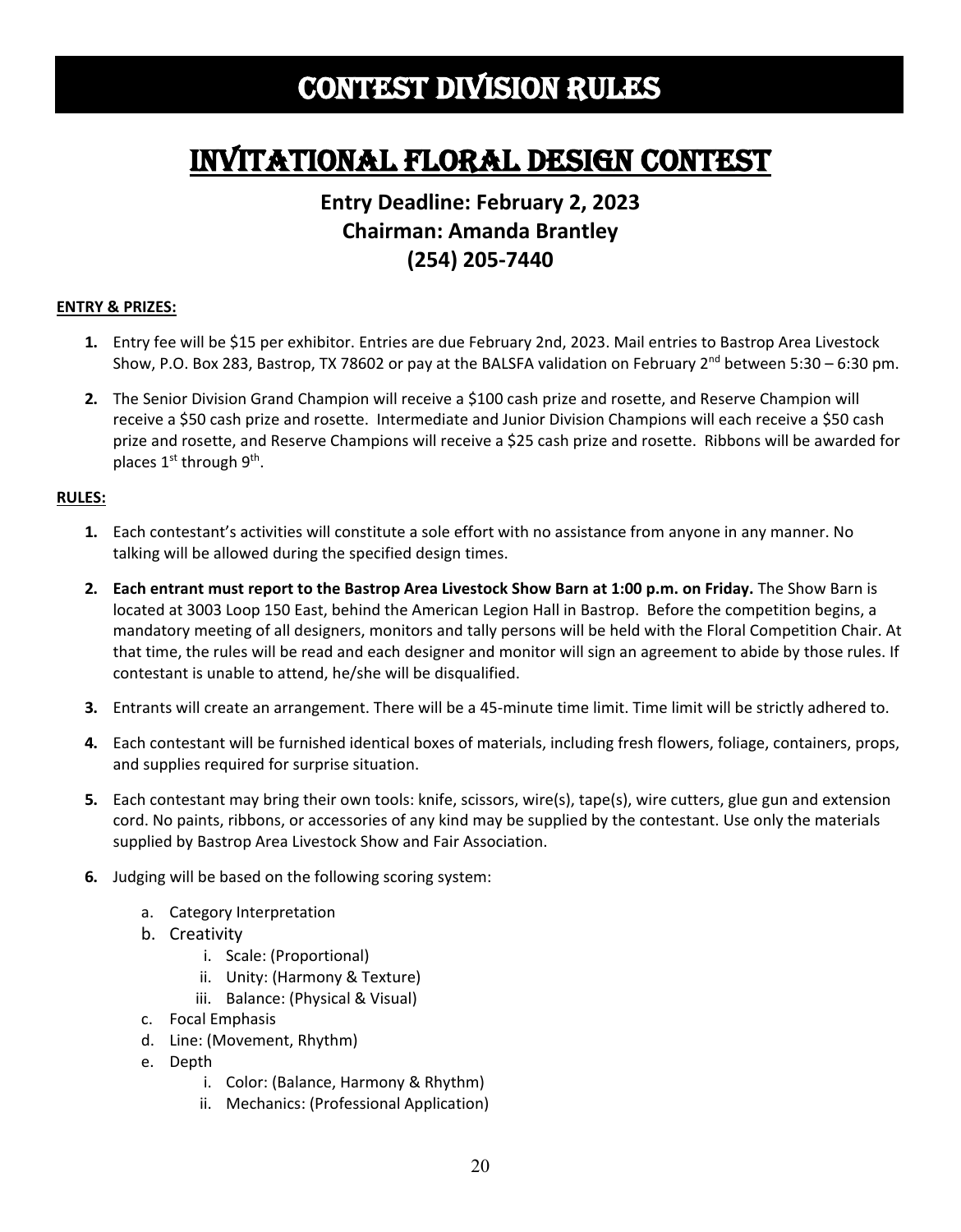- **7.** A size restriction of 30" x 30" square area, flower to flower, with height being unlimited, will be strictly enforced. The arrangement must also be able to be carried by the designer without assistance.
- **8. Results will be announced and awards will be presented before the livestock auction on Saturday, March 4, at the Bastrop Area Livestock Show Barn.**
- **9.** Liability Rule The Bastrop Area Livestock Show and Fair Association will in no case be responsible for any loss, injury, or damage that may occur before, during or after the show, including any events held at the livestock show barn.
- **10. Pick-up:** All entries must be picked up at the Bastrop Area Livestock Show Barn during clean-up **on Saturday, March 4.** Entries not picked up at this time will become the property of the Bastrop Area Livestock Show and Fair Association.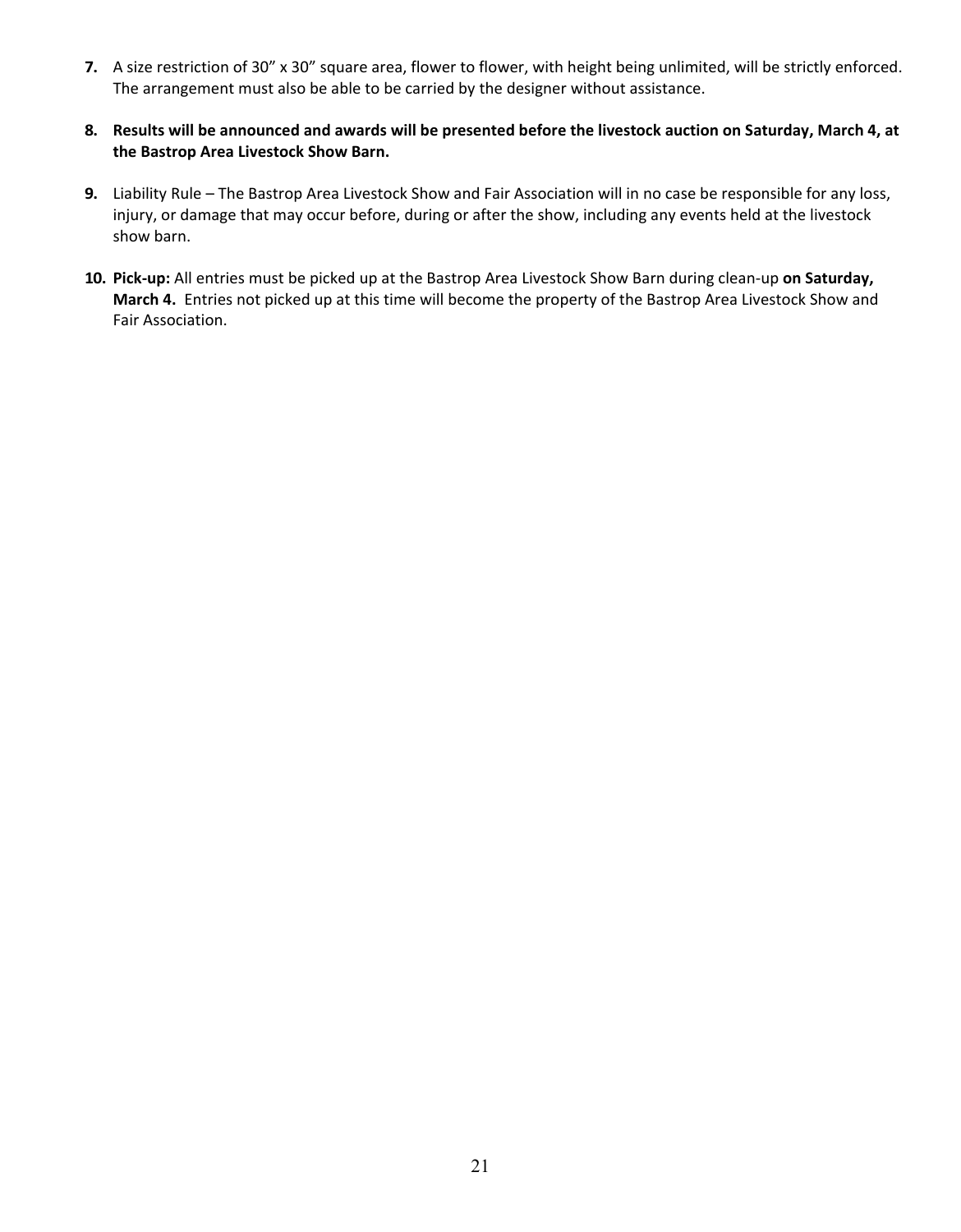# Invitational YOUTH WESTERN ART SHOW

### **Entry Deadline: February 2, 2023 Chairman: Jo Lynn Howard (512) 995-9631**

#### **ENTRY FEE & PRIZES:**

- **1.** Divisions will be Junior (ages 8-10), Intermediate (ages 11-13) and Senior (ages 14 & up).
- **2.** Entry fee for the Senior Division will be \$10 per entry; **Junior and Intermediate Divisions will not have an entry fee.** Mail entry forms and fee to Bastrop Area Livestock Show, P.O. Box 283, Bastrop, TX 78602 or pay at the BALSFA validation on February 2, 2023 between 5:30-6:30 pm.
- **3. No late entries or changes will be accepted.**
- **4.** Prizes for the Senior Division will be \$100 cash prize and rosette for the Overall Grand Champion and \$50 cash prize and rosette for the Overall Reserve Champion, and ribbons for places 2nd – 9th. Prizes for the Junior and Intermediate Divisions will be a ribbon for places 1st – 9th.

### **RULES:**

**1.** Entry: Each Exhibitor may enter one (1) piece of artwork in each division of traditional, photography, digital art, and metal art. No more than one student may work on a single entry; no group projects. Each entry must be titled. Attendance at the Art Show is not mandatory for entry.

**On the back of each entry must be the Exhibitor's name, school, title of art piece and Exhibitor's personal contact information.** 

- **2. Check-in:** All exhibitors *(or parent, teacher, leader, or other designee of the exhibitor(s))* must hand deliver their artwork to the Bastrop Livestock Show Barn on **Thursday, March 2<sup>nd</sup>, between 4:00 p.m. and 6:00 p.m. Judging will be held on Friday, March 3. Awards will be presented on Saturday, March 4, before the livestock auction.** The Show Barn is located at 3003 Loop 150 East behind the American Legion Hall in Bastrop.
- **3.** Originality: Published and printed materials may be used for research. Copied art will not be accepted.

Any legal issue arising from the infringement of copyright law is the sole responsibility of the Exhibitor and his/her parent/legal guardians. The Bastrop Area Livestock Show & Fair Association will not be responsible for or involved in any legal issues arising from infringement. No reproduction of other artwork or photos by means of tracings or duplicating devices allowed.

**4.** Acceptable Subjects: The Youth Western Art Show's intention is to encourage the education and appreciation of Western heritage. Therefore, the following definition will be a guideline as to what is considered Western Art:

*"Western art is representing the heritage and lifestyle of the west, historical as well as present day."* 

- a. Farm or ranch life (past or present)
- b. Cowboy or rodeo episodes
- c. Any imaginative country and Western scene or landscape
- d. Any imaginative still life depicting cowboy, Native American, or pioneer paraphernalia
- e. Wildlife MUST be native to Continental USA and MUST be shown in a Western setting.
- f. Historical people or events; for instance, the Battle of the Alamo, the California Gold Rush, the Buffalo Soldiers, Chief Sitting Bull, etc.
- g. Metal art must be made from farm and ranch supplies. Ex: farm equipment pieces, horseshoes, & barbed wire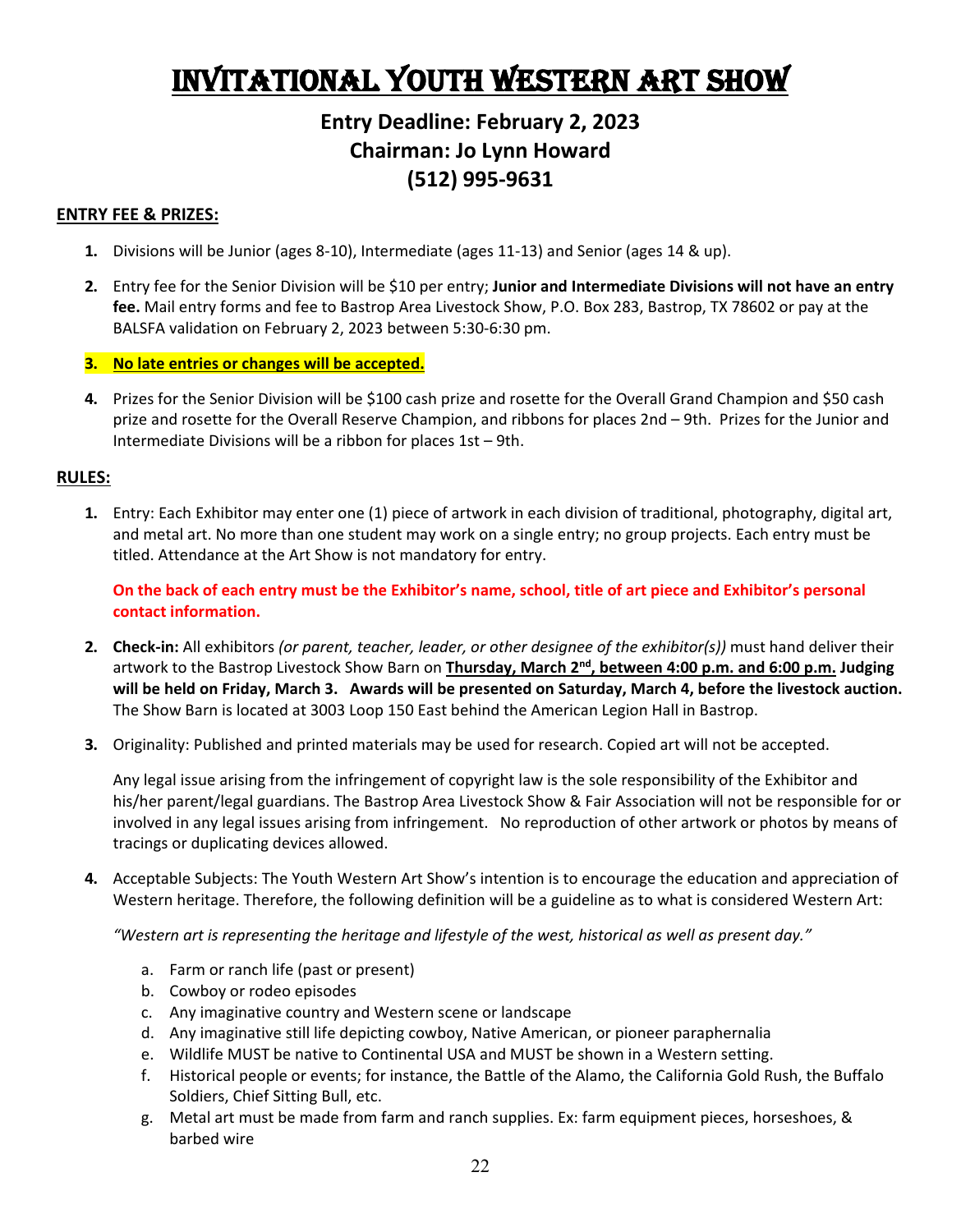- **5.** Divisions: Artwork must be entered in one of the following divisions.
	- a. Traditional
		- i. Tempera
		- ii. Mixed Media
		- iii. Watercolor Ink
		- iv. Oil
		- v. Pencil
		- vi. Acrylic
		- vii. Charcoal
		- viii. Pastels
		- ix. Sculpture
	- b. Photography
	- c. Digital Art: is an artistic work or practice that uses digital technology as an essential part of the creative or presentation process.
	- d. Metal Art
- **6.** Dimensions (Illustrations, Photography, and Digital Art): Dimensions are encouraged to be one of the following with matting, and may be vertical or horizontal.
	- a. 11" X 14"
	- b. 14" X 18"
	- c. 16" X 20"
	- d. 18" X 24"
- **7.** Dimensions (Sculptures and Metal Art):
	- a. Maximum size: Sculpture or Metal Art is not to exceed 36 inches in height or width including the base.
	- b. Weight: Sculpture or Metal Art weight should not be excessive or weigh more than an average person can carry or transport easily.
- **8.** Mounting and Matting (Illustrations, Photography and Digital Art): Frames are not allowed. Illustrations may be matted with material such as poster board or heavy construction paper sturdy enough to prevent sagging. "Professional" mats are acceptable, but not required. Double matting is acceptable. Mat color is limited to black, white, or light grey. A minimum of 1" mat is required. Paintings on canvas with wooden stretcher frames and woodwork do not need to be matted. Paintings on hardboard canvas (thin type of canvas) may be matted or mounted with sturdy poster board.
- **9.** Unacceptable Media: Do not use any of the following material with regards to illustrations or sculptures.
	- a. Glitter
	- b. Plastic Figures
	- c. Pre-packaged, pre-cut craft or art kits
	- d. Commercial, newsprint lettering, stencils or rub-on letters in its original form
	- e. Sand (must be glued, not loose)
	- f. Wax
	- g. Any fragile material that easily breaks or may be damaged when transported (i.e. soft clay, glass)
	- h. Living things (plants or insects)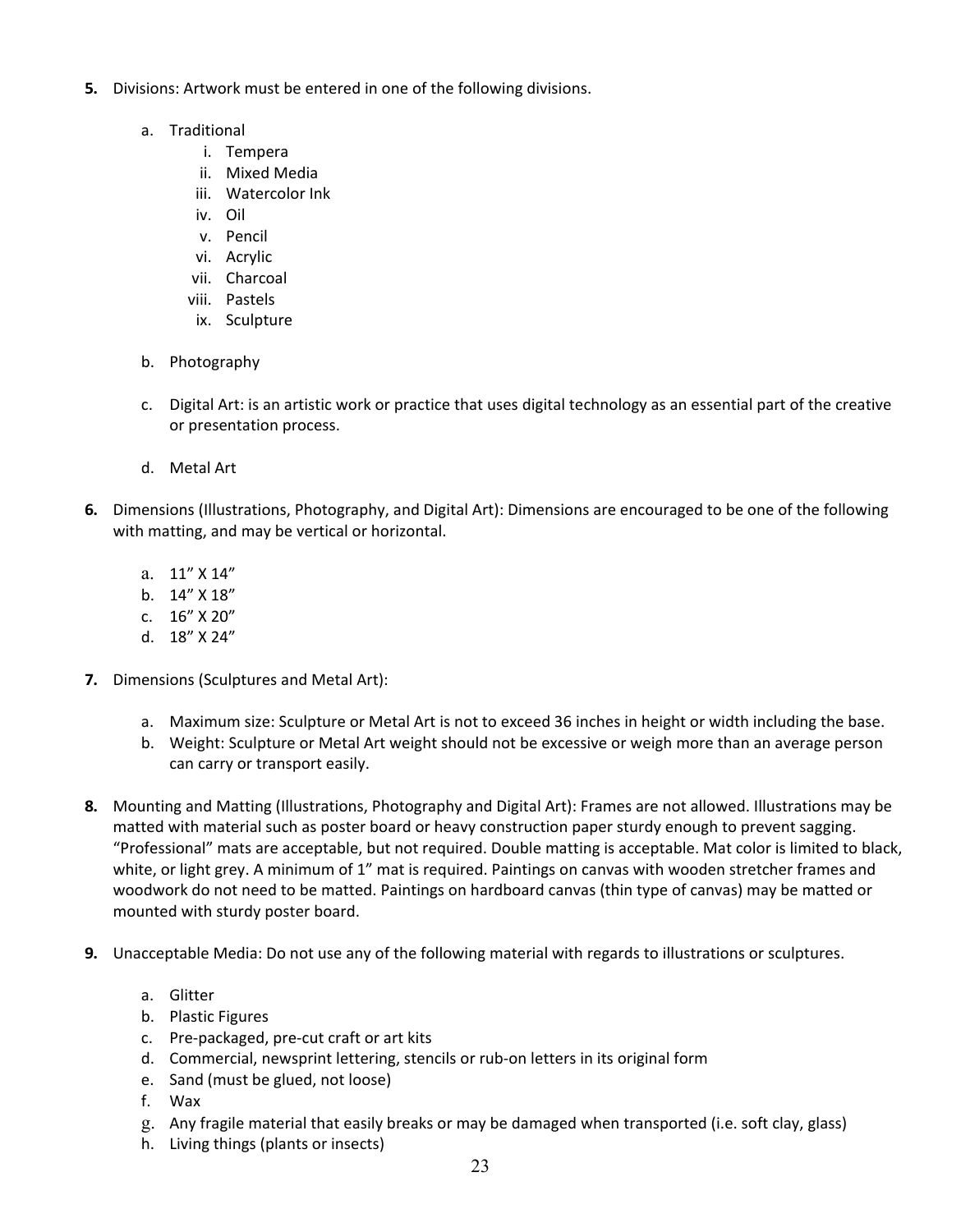- **10.** Unacceptable Entries: If your entry includes any of the following, it will be declared ineligible and not accepted into the competition:
	- a. Satanic Art
	- b. Nudes
	- c. Wet paintings
	- d. Framed pictures
	- e. Charcoal and pastels which are not sprayed
	- f. Use of a sewing machine
- **11. Pick-up:** All entries must be picked up at the Bastrop Area Livestock Show Barn during clean-up **on Saturday, March 4.** Artwork not picked up at this time will become the property of the Bastrop Area Livestock Show and Fair Association.
- **12.** The Western Art Show will award premium prizes for Grand and Reserve placing entries. Champion of the Senior Division will receive a \$100 cash prize.
- **13.** Liability Rule The Bastrop Area Livestock Show and Fair Association will in no case be responsible for any loss, injury, or damage that may occur before, during or after the show, including any events held at the livestock show barn.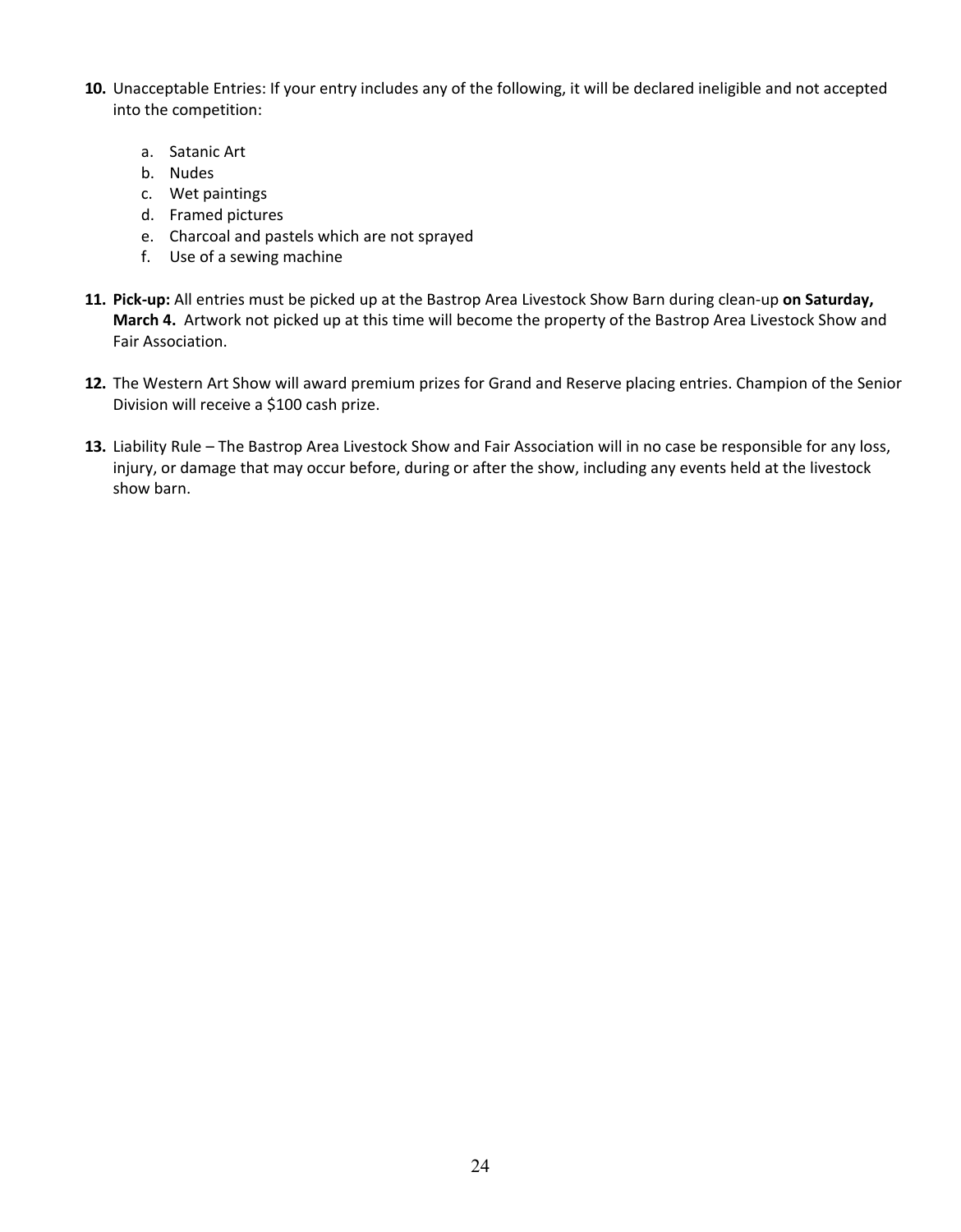# Agriculture Mechanics Contest

### **Entry Deadline: February 2, 2023 Chairmen: Al Lang (512) 304-8706**

#### **Entry Fee & Prizes**

- **1.** Divisions will be Junior (ages 8-10), Intermediate (ages 11-13) and Senior (ages 14 & up). Projects maybe entered as individual or team (up to 6 members). The division will be determined by the oldest member of the team.
- **2.** Entry fee will be \$10.00 per entry.
- **3. Categories:** Projects will be judged in their category, Large and Small Wood or Large and Small Metal.
	- a. Small projects must not have any measure that exceeds 36 inches.
	- b. Projects that exceed 36 inches will be in the large category.
- **4. Prizes:** The Ag. Mechanics Show will award premium prizes for Grand and Reserve placing entries. A Champion will be selected from one of the first-place projects from the four categories. The Reserve Champion will be selected from the second place that followed the Champion and the first place in the remaining categories. Champion of the Senior Division will receive a rosette and either a \$100 cash prize or will be allowed to sell their project through the auction. (The exhibitor or team must choose either to participate in the auction or to the cash prize, if an exhibitor or team chooses to auction off their project the project will become the property of the buyer with the winning bid. If the exhibitor or team chooses to sell their project at the auction, they must provide their social security number to the livestock show office before the sale.) The Reserve Champion will receive a \$50 cash prize and rosette. Intermediate and Junior Division Champions will each receive a \$50 cash prize and rosette, and Reserve Champions will receive a \$25 cash prize and rosette. Ribbons will be awarded for  $1<sup>st</sup>$  through  $10<sup>th</sup>$  place.

- **1.** Entry: Each Exhibitor may enter one (1) project in the Metal or Wood category. Entry forms and payment MUST be submitted in person at the BALSFA validation on February 2, 2023 between 5:30 -6:30 p.m. at the Bastrop Show Barn. **A Mandatory meeting for Ag Mechanics Entries will take place at 6:30 PM immediately following entry collection.**
- **2. Check-in:** Projects must be delivered to the Bastrop Area Livestock Show grounds on **Thursday, March 2, 2023, between 4:00 p.m. and 6:00 p.m. Judging and interviews will be held on Thursday, March 2, beginning at 6:00 p.m. Awards will be presented on Saturday, March 4, before the livestock auction.** The Show Barn is located at 3003 Loop 150 East behind the American Legion Hall in Bastrop.
- **3.** Originality: All projects must be built in their entirety; projects may not consist of modifications made on an existing project.
- **4. Plans, Bill of Materials, Photographs: Exhibitors are required to provide a record book with an original, exhibitor drawn plan, photographs showing before and after stages of production and a complete bill of materials.** The Project Recordbook should be submitted in a notebook binder with tabbed dividers when projects are submitted for judging on **March 2***. An outline for the record book is provided in the Bastrop Show rules on page 26.*
- **5.** Interview: Exhibitors must be present during judging on **March 2** to meet and discuss their project with the judges. Judging will begin at 6:00 PM.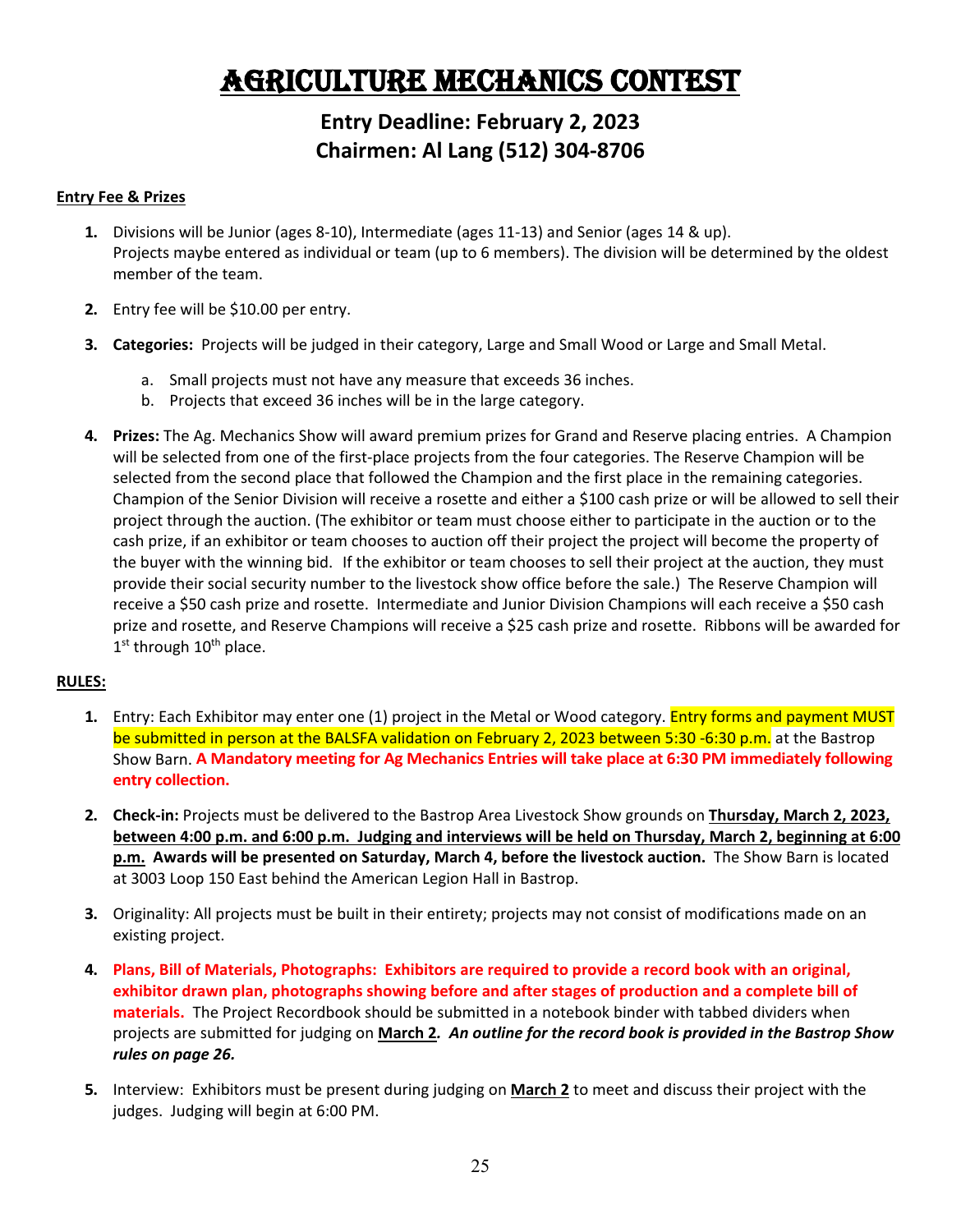- **6.** Acceptable Projects: All projects must fall in ether the wood or metal category. **Projects must have a function and not just be art or for looks.**
	- a. Wood Projects must be 75% wood.
	- b. Metal Projects must be 75% metal.
	- c. Acceptable projects would be Gates, Tables, BBQ Pits, Fire Rings, Feeders, Livestock Equipment, Metal, Wood, etc.
	- d. Unacceptable projects would include Rebuilt Equipment .
- **7.** Judging: Projects will be judged on the following criteria
	- a. Craftsmanship
	- b. Originality
	- c. Functional ability
	- d. Quality of welds and/or fasteners
	- e. Finish- Paint or protective covering
	- f. Details
	- g. Elaboration of the project, the time and effort needed to complete the project
	- h. Project Recordbook with Plan, Bill of Materials, Photographs
	- i. Interview with judges
- **8. Pick-up:** All entries must be picked up at the Bastrop Area Livestock Show Barn during clean-up **on Saturday, March 4.** Entries not picked up at this time will become the property of the Bastrop Livestock Show & Fair Association.
- **9.** Liability Rule The Bastrop Area Livestock Show and Fair Association will in no case be responsible for any loss, injury, or damage that may occur before, during or after the show, including any events held at the livestock show barn.

### **Agriculture Mechanics Contest Record Book Outline**

*Please Note: A notebook with tabbed dividers is required.*

### **I. Record Book Cover Sheet**

- A. Exhibitor Name(s)
- B. Exhibitor Address(es)
- C. Exhibitor Age(s) and Grade(s) in School
- D. Name of 4-H Club, FFA Chapter, or SkillsUSA Chapter if applicable Supervisor or Project Leader
- E. Title/Name of Project

### **II. Project Information**

- A. Drawing or sketch of project
- B. Total number of hours spent on project
- C. Explanation of how project was painted, paint used and where project was painted.

### **III. Summary of Expenses**

- A. Bill of Materials
- B. Other expenses i.e. rental, fuel, etc.

### **IV. Pictures**

- A. Before
- B. During
- C. After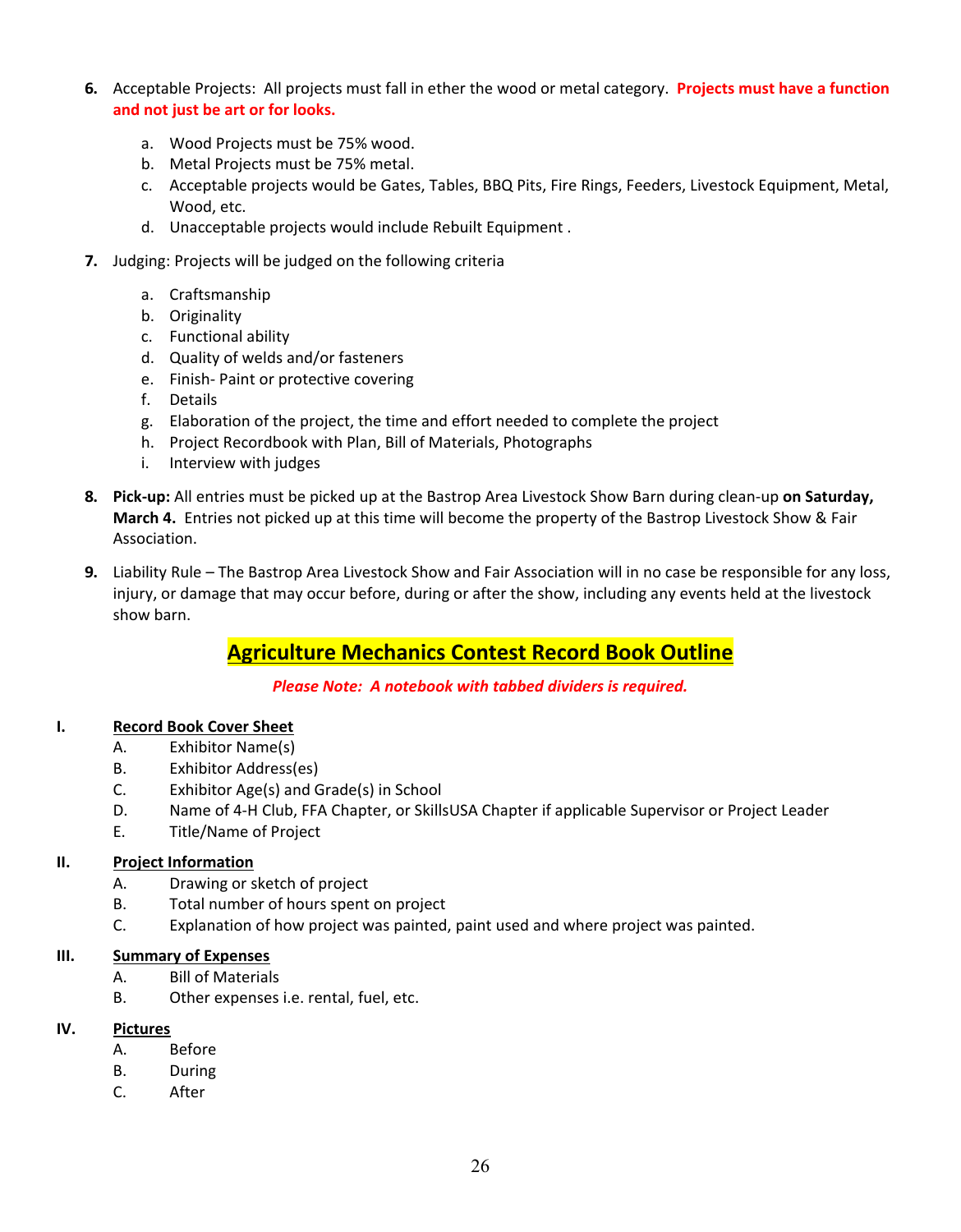## Invitational Baking & Food Preparation Contest

### **Entry Deadline: February 2, 2023 Chairman: Mellanie Mickelson [MLMickelson@ag.tamu.edu](mailto:MLMickelson@ag.tamu.edu) or 512-581-7186**

#### **ENTRY & PRIZES:**

- **1.** Entry fee will be \$15 per exhibitor. Entries are due February 2, 2023. **Mail entries** to Bastrop Area Livestock Show, P.O. Box 283, Bastrop, TX 78602 or pay at the BALSFA validation on February 2, 2023 between 5:30 – 6:30 pm.
- **2.** Prizes will be a rosette for Grand Champion and Reserve Champion and ribbons through 10<sup>th</sup> place.

- **1.** Entry: Each Exhibitor may enter one (1) project in the contest for judging from one (1) category listed below.
- 2. Each entrant must report to the Bastrop Area Livestock Show Barn at 9:00 am on Friday, March 3<sup>rd</sup>. The Show Barn is located at 3003 Loop 150 East, behind the American Legion Hall in Bastrop. Judging will immediately follow check-in.
- **3.** Contestants will select and prepare a dish at home and bring it to the contest. There will be no actual cooking preparation at the contest. BALSFA has no capability to refrigerate entries; entries must remain safely cooled and refrigerated until they are checked in for judging.
- **4.** There are five (5) food division categories. A participant may enter one (1) item into each category, but an entry and entry fee must be made for each individual item.
	- a. **Main Dish**: Food classified as main dishes usually contain a meat or meat alternate such as cheese, eggs, dry beans or peas, or peanut butter. They may also contain other foods. Dishes in this category may include: beef, veal, pork, variety meats, poultry, eggs, fish and shellfish, dry beans, etc.
	- b. **Fruit & Vegetable**: These are side dishes or foods that are usually served along with a main dish or as accompaniments to the main course.
	- c. **Bread & Cereal**: Examples of dishes in this category are quick breads, rice dishes and pastas.
	- d. **Nutritious Snacks**: Snacks are commonly eaten between meals by those with higher energy needs. Snacks should provide energy and enhance diet quality. Suggested dishes for this category are dips and dippers, fondues, sandwiches, party foods and refreshments, appetizers, pizzas, and nutritious no-bake cookies.
	- e. **Desserts & Other Baked Goods**: Examples in this category are cakes, cookies, and pies.
- **5.** Each exhibit should include a 12"x12" poster with the title of the exhibit. The poster may be supported by a table easel (provided by the contestant) or constructed to stand on its own. The display must include the recipe and a photo of the completed item as prepared by the exhibitor.
- **6.** The contestant will answer questions about the food exhibit, recipe selection, and food preparation.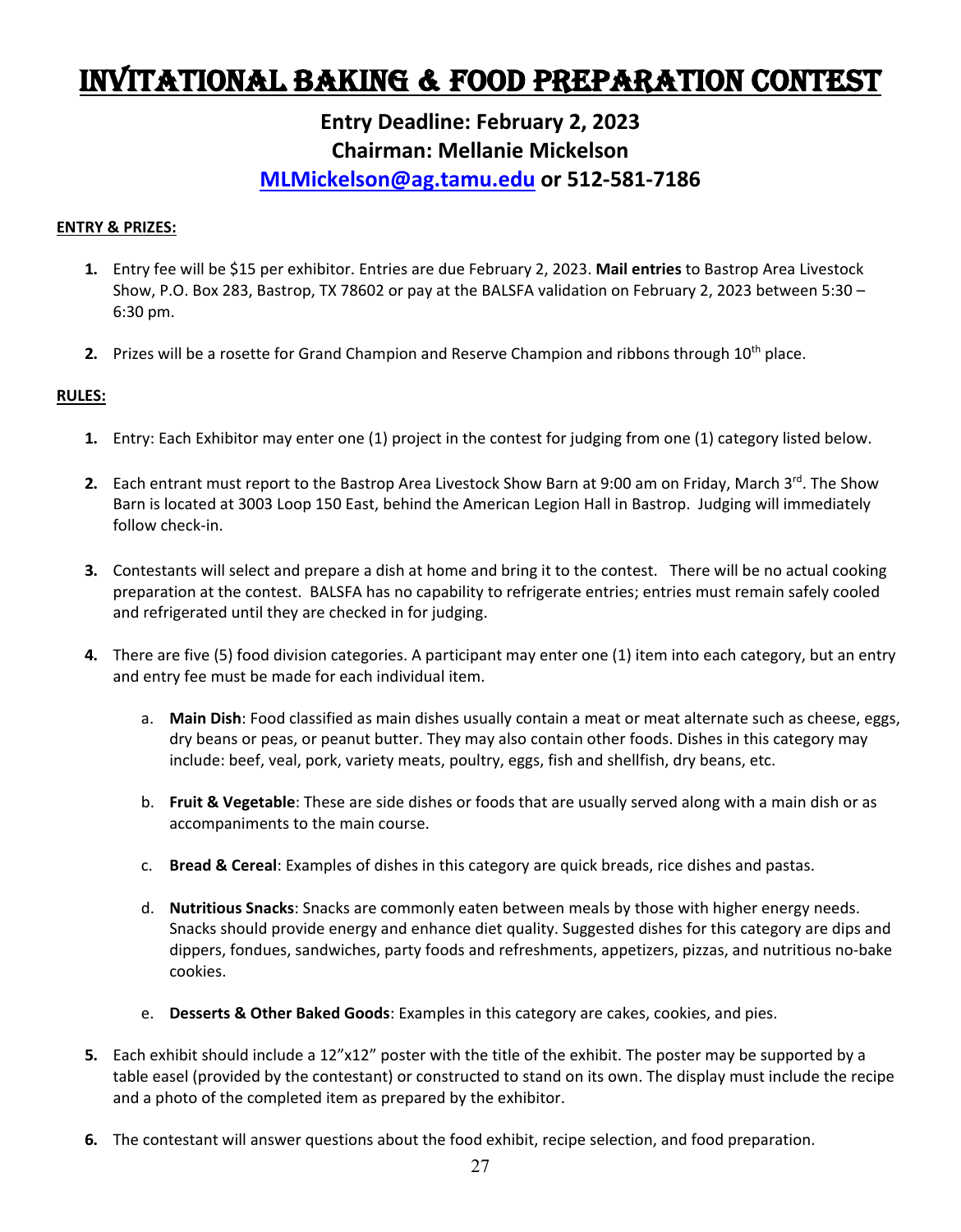- **7.** All entries must be made from scratch, no boxed cakes, canned icing or pre-made pie crusts may be entered whatsoever.
- **8.** Judging will be based on the following:
	- a. Flavor/Taste, or Aroma
	- b. Texture
	- c. Overall Appearance
	- d. Creativity
	- e. Plating, Topping, Icing, or Decoration
- **9.** A size restriction of 30" x 30" x 30" square area will be strictly enforced.
- **10. Results will be announced and awards will be presented before the livestock auction on Saturday, March 4, at the Bastrop Area Livestock Show Barn.**
- **11. Pick-up:** Poster displays will stay in place until Saturday and must be picked up at the Bastrop Area Livestock Show Barn during clean-up **on Saturday, March 4.** All Food items must be removed by the exhibitor at the conclusion of judging. Entries not picked up at this time will become the property of the Bastrop Area Livestock Show and Fair Association.
- **12.** Liability Rule The Bastrop Area Livestock Show and Fair Association will in no case be responsible for any loss, injury, or damage that may occur before, during or after the show, including any events held at the livestock show barn.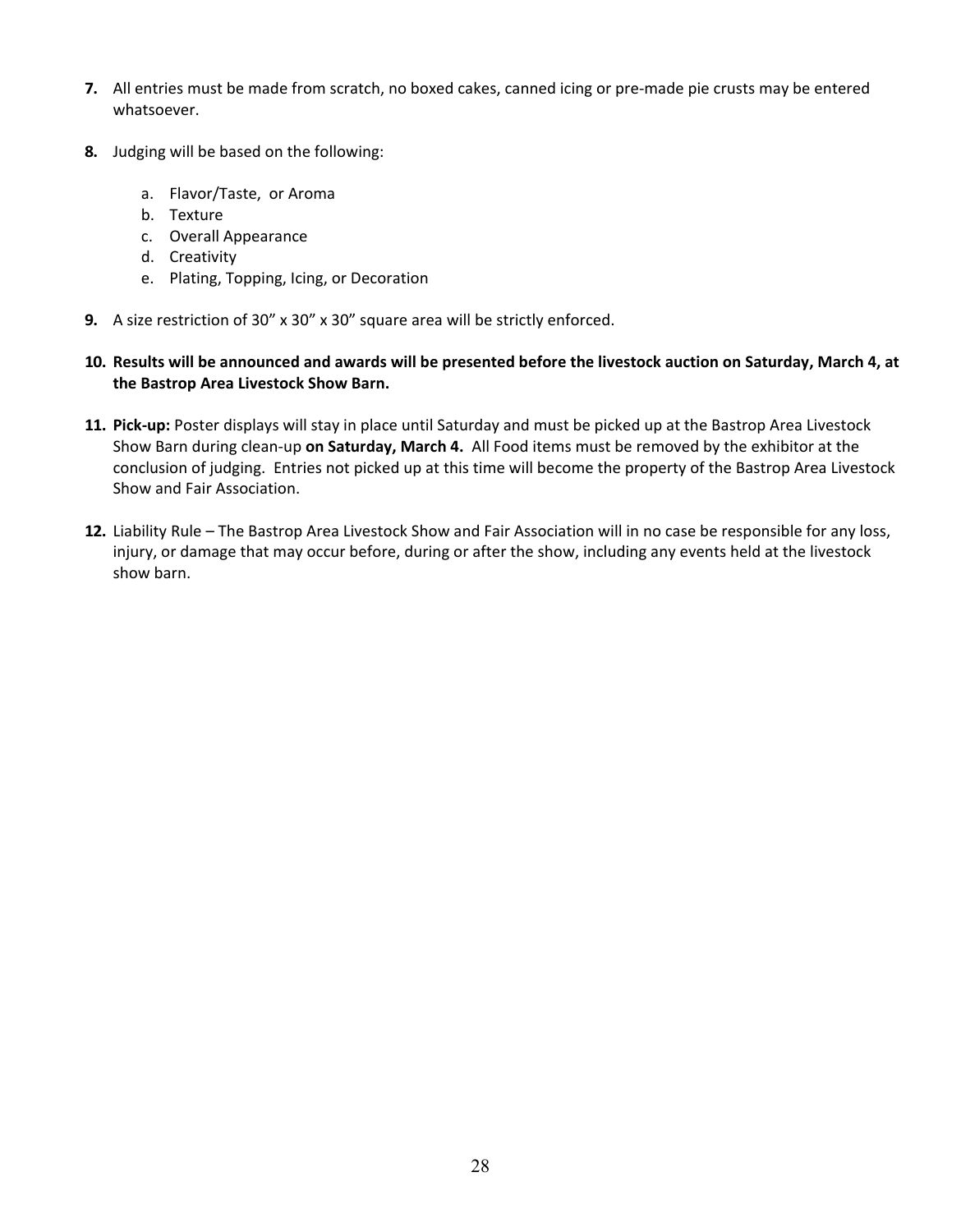# Invitational Plant Show Contest

### **Entry Deadline: December 3, 2022 Chairman: Rachel Bauer (512) 468-7953**

#### **ENTRY & PRIZES:**

- **1.** Entry fee will be \$15 per exhibitor in addition to the plant fees. Entries are due December 3, 2022. **Mail entries** to Bastrop Area Livestock Show, P.O. Box 283, Bastrop, TX 78602 or pay at the BALSFA validation on December 3, 2022 between 8:00 am – 10:00 am.
- **2.** Plants will be provided by the Bastrop Area Livestock Show Fair Association. Plants cost \$10 each; up to 3 plants may be purchased by each exhibitor. Only one (1) plant may be checked in for judging. Each participant will be given the same type of plant in the same type of pot. The plants will be provided based upon the inventory of the nursery providing the plant stock.
- **3.** Prizes will be a rosette for Grand Champion and Reserve Champion and ribbons through 10<sup>th</sup> place.

- **1.** Entry: Entrants may check in one (1) plant for judging.
- **2. Check-in: Each entrant (or their adult designee) must hand deliver their plant to the Bastrop Area Livestock Show Barn from 4:00-6:00 pm on Thursday, March 2nd. Judging will be held on Friday, March 3.** The Show Barn is located at 3003 Loop 150 East, behind the American Legion Hall in Bastrop.
- **3.** Each participant will be given the same type of plant in the same type of pot. The plants will be provided based upon the inventory of the wholesale nursery providing the plant stock.
- **4.** Exhibitors should provide records of their project including specific care measures taken in cultivation of their plant.
- **5.** Judging will be based on the following:
	- a. **Cultural Perfection:** Plants should have vigorous, healthy appearance and form including foliage, flowers and/or fruit, which is characteristic of a well-grown plant. There should be no indication of pests or disease and have a good shade of color typical to the variety.
	- b. **Grooming/Appearance:** The entry should be clean and well groomed. No dried flowers, pollen, dirt, careless labeling, spray residue, spots, etc. Be aware of over grooming, too much trimming may be penalized. A good rule of thumb is "taking nothing away…adding nothing" other than general grooming.
	- c. **Distinction:** When compared to other entries of its class the entry has one or more observable superior quality that sets it apart as a specimen.
	- d. **Container**: There should be good balance between the sizes of plants and the container. The container should be full enough to prevent the appearance of leggedness or overcrowding. Plants should be well established in their container.
	- e. **Project Records/Worksheet: Participants will submit a notebook with** a written log of plant care and pictures taken to document project participation. A maximum of 3 pages of pictures with captions should be included.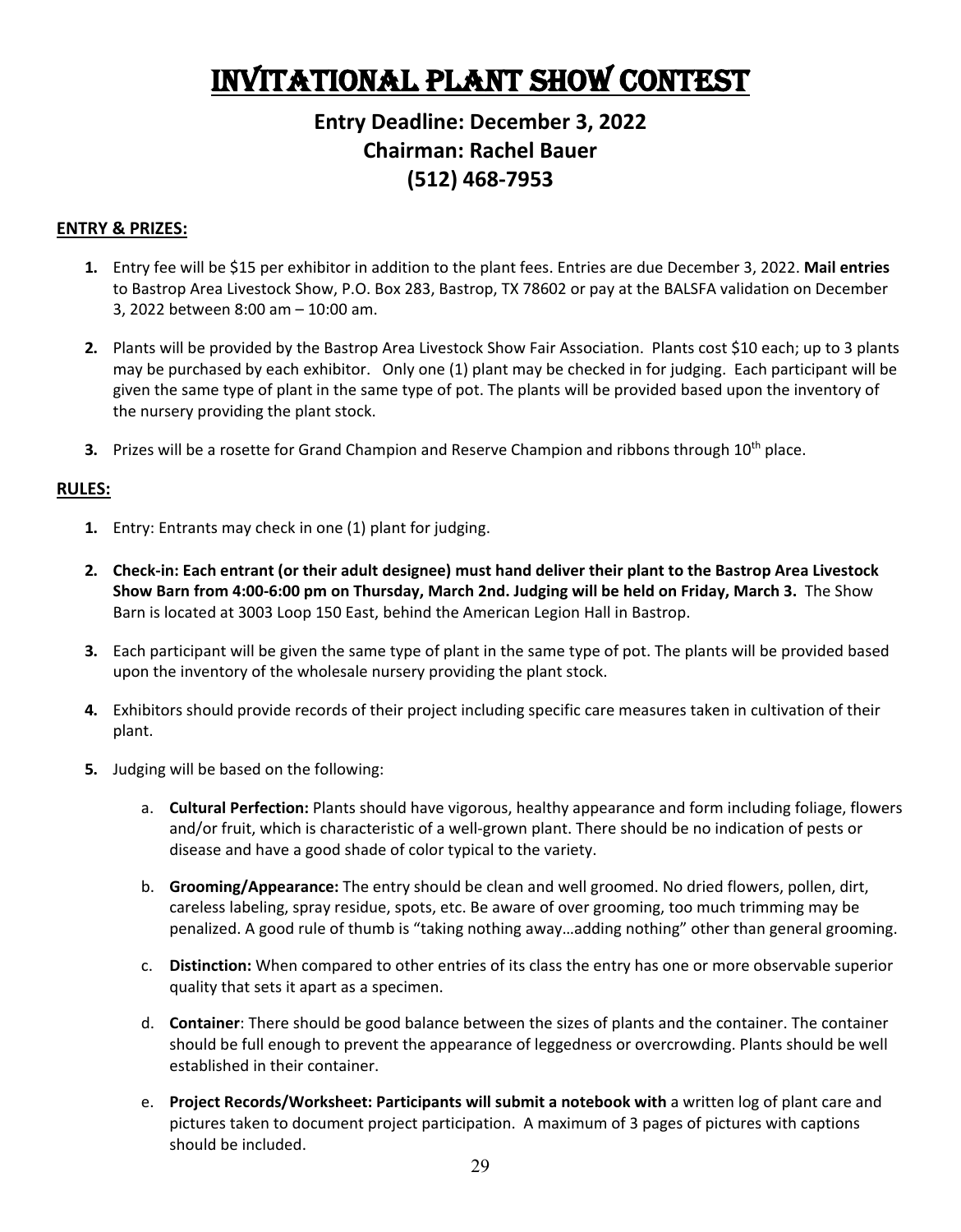- **6. Results will be announced and awards will be presented before the livestock auction on Saturday, March 4, at the Bastrop Area Livestock Show Barn.**
- **7. Pick-up:** All entries must be picked up at the Bastrop Area Livestock Show Barn during clean-up **on Saturday, March 4.** Entries not picked up at this time will become the property of the Bastrop Area Livestock Show and Fair Association.
- **8.** Liability Rule The Bastrop Area Livestock Show and Fair Association will in no case be responsible for any loss, injury, or damage that may occur before, during or after the show, including any events held at the livestock show barn.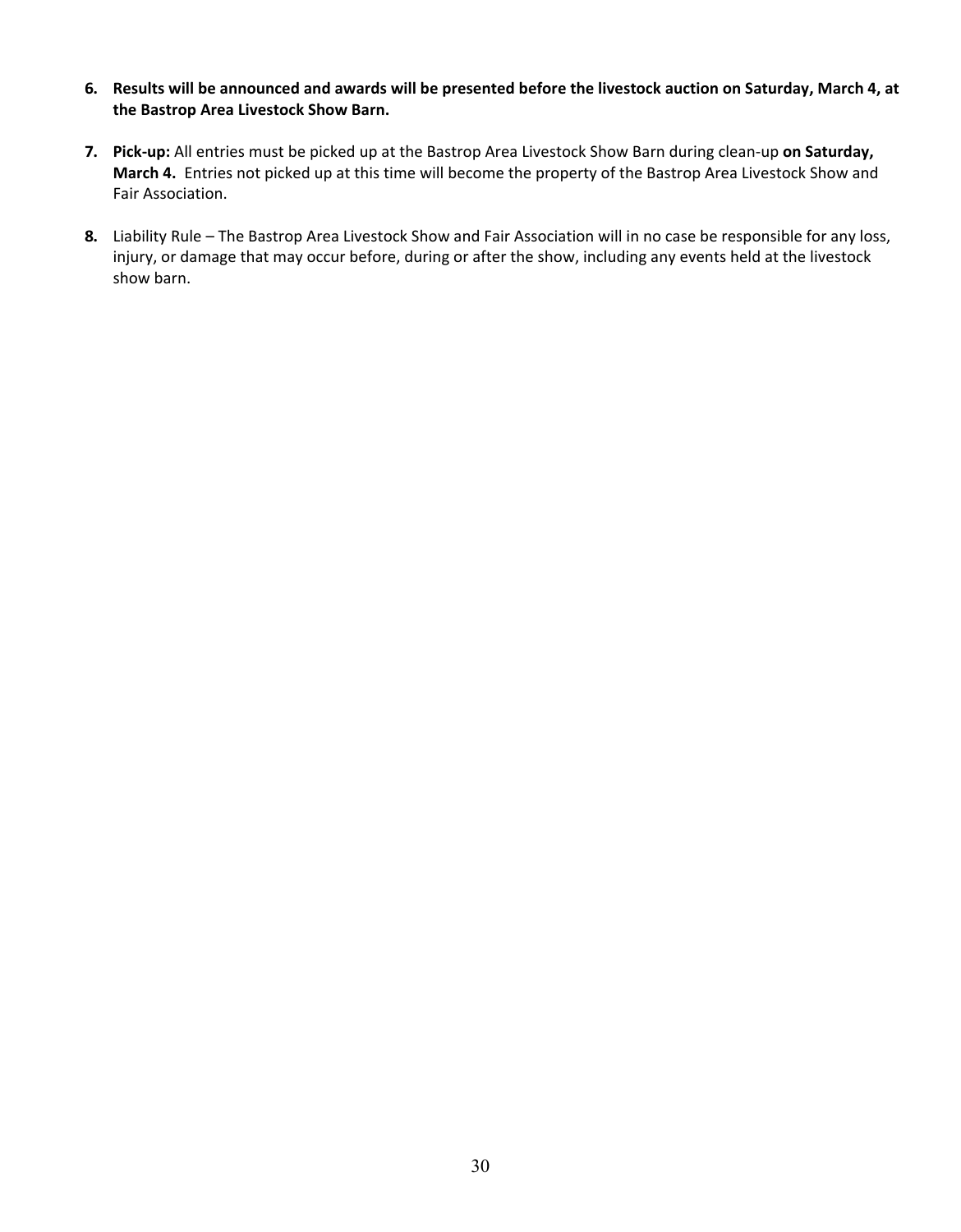# Invitational Public Speaking Contest

### **Entry Deadline: February 2, 2023 Chairman: Amanda Brantley (254) 205-7440**

### **ENTRY & PRIZES:**

- **1.** Entry fee will be \$15 per exhibitor. Entries are due February 2, 2023. **Mail entries** to Bastrop Area Livestock Show, P.O. Box 283, Bastrop, TX 78602 or pay at the BALSFA validation on February 2, 2023 between 5:30-6:30 pm.
- **2.** Prizes will be a rosette for Grand Champion and Reserve Champion and ribbons through 10<sup>th</sup> place.

- **1. Each entrant must report to the Bastrop Area Livestock Show Barn at 10:00 am on Friday, March 3<sup>rd</sup>. The Show** Barn is located at 3003 Loop 150 East, behind the American Legion Hall in Bastrop.
- **2.** Each speech shall be no less than six (6) nor more than eight (8) minutes with five (5) minutes additional time allowed for related questions, which shall be asked by the judges. Contestants will be penalized one (1) point per second on each judge's score sheet for being more than eight (8) minutes or less than six (6) minutes. Time commences when the contestant begins speaking. Contestants may use a wristwatch only to keep record of time.
- **3.** The following descriptions are provided to the participants as a suggested guideline for speeches and in no way meant to be all inclusive. It is the responsibility of the participant to select subject matter appropriate and acceptable to the judges. Obviously, all subject matter should have ties to the agricultural industry.
	- a. **Animal Science**: Participants may choose any current or future subject that deals with any aspect of the industries of dairy, equine, poultry, sheep, swine, beef, specialty animals, embryo transfer, etc.
	- b. **Plant Science**: Participants may choose any current or future subject that deals with any aspect of horticulture and/or agronomy industries. This may include such areas as floriculture, fruit and or/vegetable production, nursery operations, turf and landscape management, crop production, specialty crop production, etc.
	- c. **Natural Resources**: Participants may choose any current or future subject that deals with topics such as soil, water, air, rural water, wildlife, forestry, aquaculture, conservation, recreation, recycling, energy, environmental issues, etc.
	- d. **Agribusiness**: Participants may choose any current or future subject that deals with topics such as cooperatives, sales, service, entrepreneurship, marketing, finance, commodities, futures, hedging, advertising, online marketing program, etc.
	- e. **Agricultural Policy**: Participants may choose any current or future subject that deals with topics such as domestic farm issues, international trade, rural economic development, politics, animal rights, law, subsidies, price supports, etc.
	- f. **Agriculture Technology and Communications**: Participants may choose any current or future subject that deals with topics such as biotechnology, biogenetics, bioengineering, mechanical engineering, farm safety, use of technology, research, laser, satellites, computers, journalism, communications, social media, public relations, etc.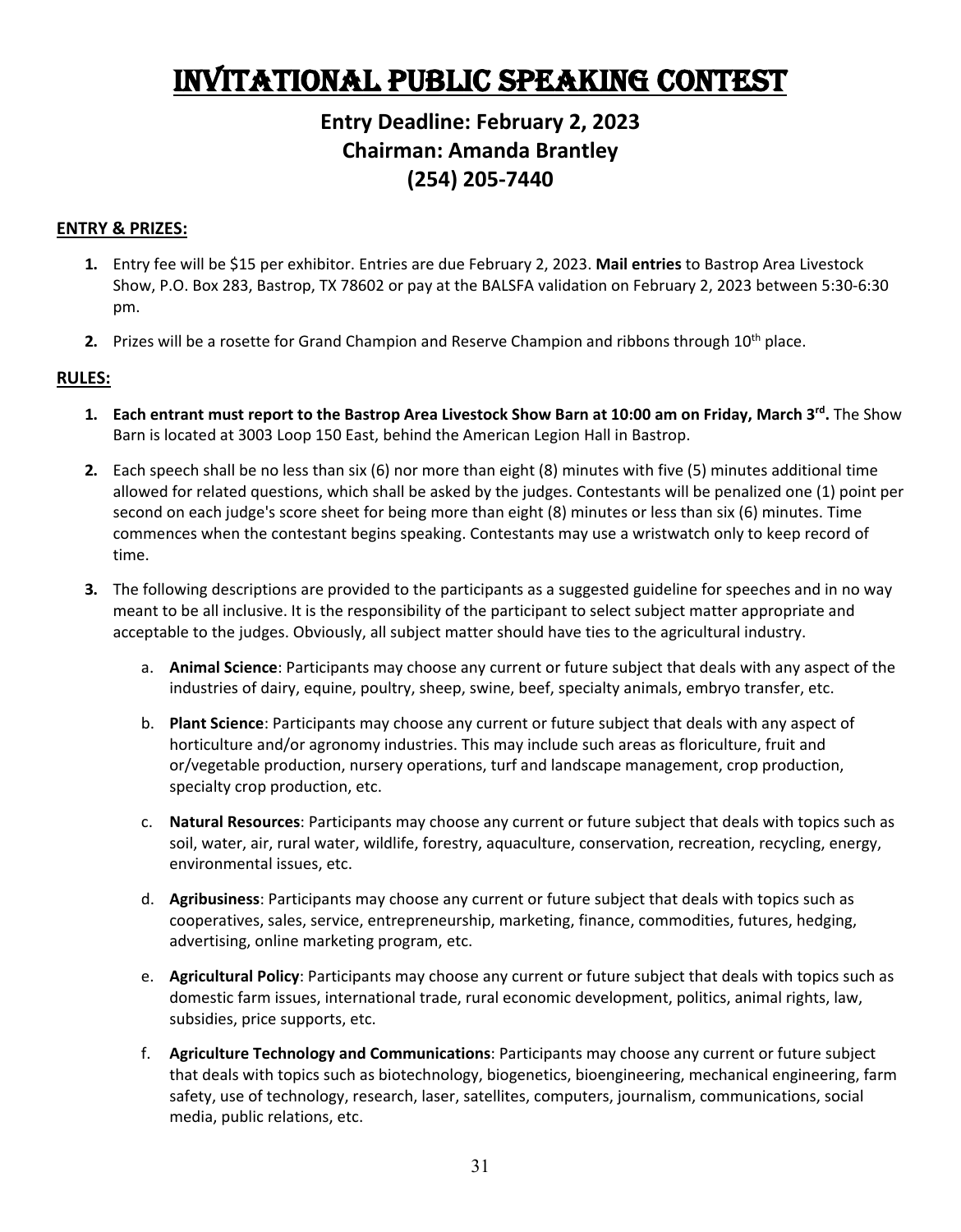- **4.** Judging will be based on the following:
	- a. **Speech Content**: Is the topic current and of interest? Is the topic relevant and within the scope identified in the rules appropriate to the category?
	- b. **Speech Composition**: Is the speech content in logical order, and does it maintain unity of thought throughout? Does the content accomplish the speech's purpose? Grammar in the ORAL PRESENTATION (sentence structure, verb agreement, etc.)
	- c. **Oral Communication**: Examples used, speaks without hesitation, tone, detail-oriented, command of audience, connect and articulate facts and issues
	- d. **Non-Verbal Communication**: Attention (eye-contact), mannerisms, gestures, well poised
	- e. **Response to Questions**: Speaks unrehearsed during question and question period, demonstrates knowledge of the topic during question and answer period, demonstrates high level of articulation and vocabulary choice in answering questions, appropriate use of gestures and mannerisms in deliver of answers
- **5. Results will be announced and awards will be presented before the livestock auction on Saturday, March 4, at the Bastrop Area Livestock Show Barn.**
- **6.** Liability Rule The Bastrop Area Livestock Show and Fair Association will in no case be responsible for any loss, injury, or damage that may occur before, during or after the show, including any events held at the livestock show barn.